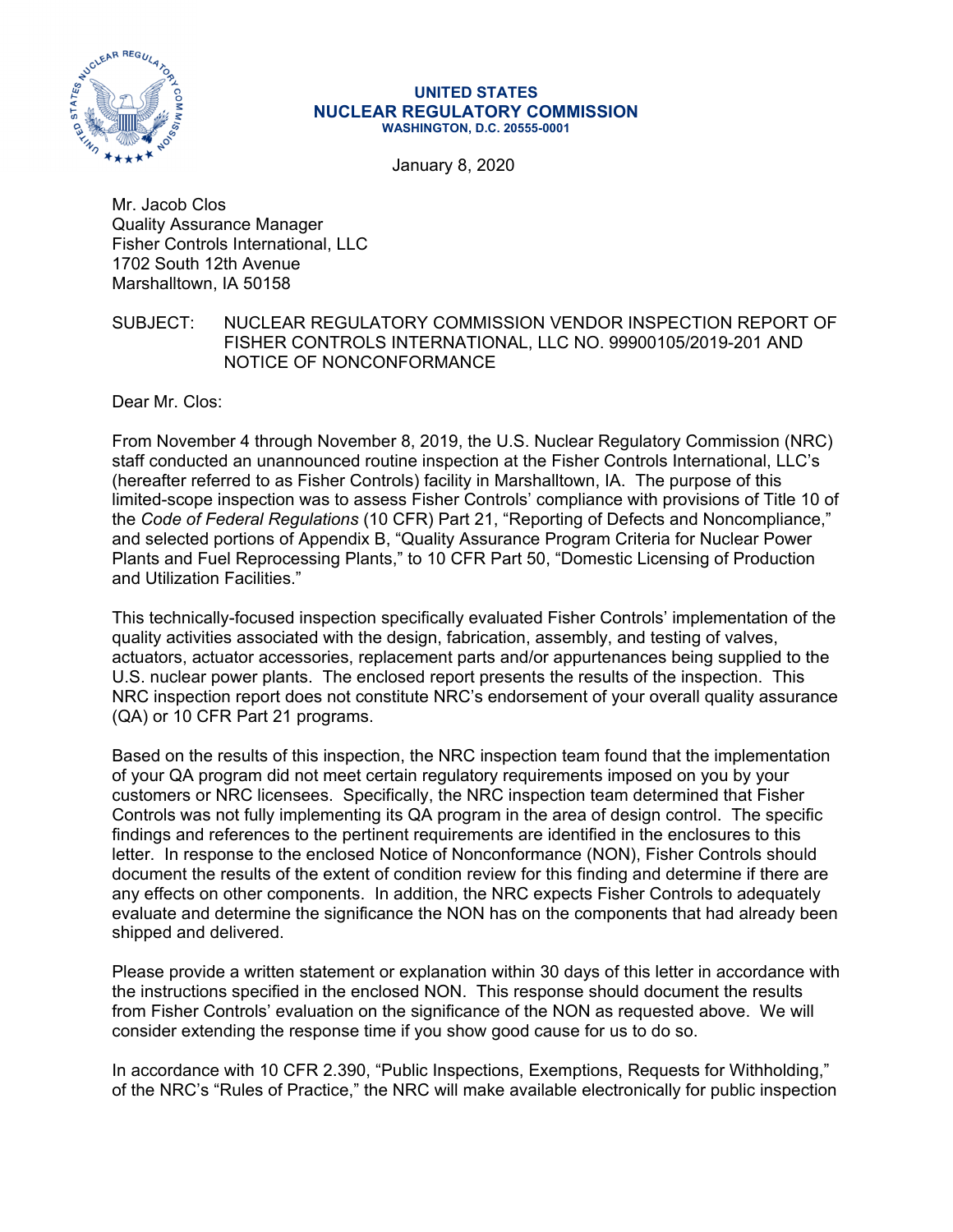a copy of this letter, its enclosure, and your response through the NRC's Public Document Room or from the NRC's Agencywide Documents Access and Management System, which is accessible at http://www.nrc.gov/reading-rm/adams.html. To the extent possible, your response (and if applicable), should not include any personal privacy, proprietary, or Safeguards Information (SGI) so that it can be made available to the public without redaction. If personal privacy or proprietary information is necessary to provide an acceptable response, please provide a bracketed copy of your response that identifies the information that should be protected and a redacted copy of your response that deletes such information. If you request that such material be withheld from public disclosure, you must specifically identify the portions of your response that you seek to have withheld and provide in detail the bases for your claim (e.g., explain why the disclosure of information would create an unwarranted invasion of personal privacy or provide the information required by 10 CFR 2.390(b) to support a request for withholding confidential commercial or financial information). If SGI is necessary to provide an acceptable response, please provide the level of protection described in 10 CFR 73.21, "Protection of Safeguards Information: Performance Requirements."

Sincerely,

# */RA/*

Kerri A. Kavanagh, Chief Quality Assurance and Vendor Inspection Branch Division of Reactor Oversight Office of Nuclear Reactor Regulation

Docket No.: 99900105

EPID No.: I-2019-201-0064

Enclosures:

- 1. Notice of Nonconformance
- 2. Inspection Report No. 99900105/2019-201 and Attachment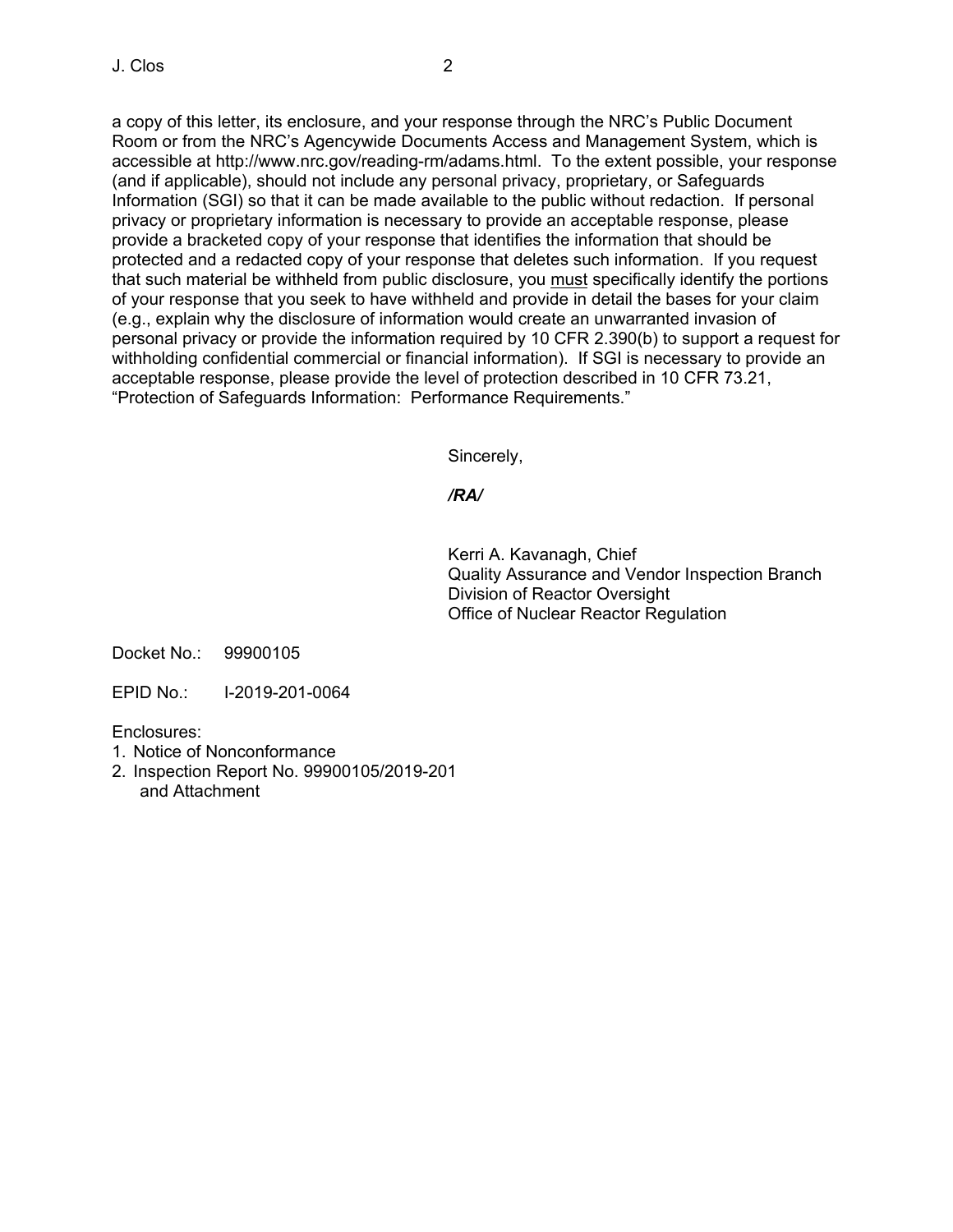DISTRIBUTION: JPoole KGreen EBrown DGalvin MChawla RGuzman MMarshall ASakadales ConE\_Resource Jacob.Clos@Emerson.com NRR\_DRO\_IQVB Distribution

|--|

| <b>OFFICE</b> | NRR/DRO/IQVB          | NRR/DRO/IQVB       | NRR/DRO/IQVB |
|---------------|-----------------------|--------------------|--------------|
| <b>NAME</b>   | <b>YDiaz-Castillo</b> | AKeim <sup>*</sup> | RPatel*      |
| <b>DATE</b>   | 01/8/2020             | 12/16/2019         | 12/16/2019   |
| <b>OFFICE</b> | NRR/DRO/IQVB          | NRR/DRO/IRAB       | NRR/DRO/IQVB |
| <b>NAME</b>   | NSavwoir*             | BHughes*           | KKavanagh    |
| <b>DATE</b>   | 12/16/2019            | 12/16/2019         | 01/8/2020    |

**OFFICIAL RECORD COPY**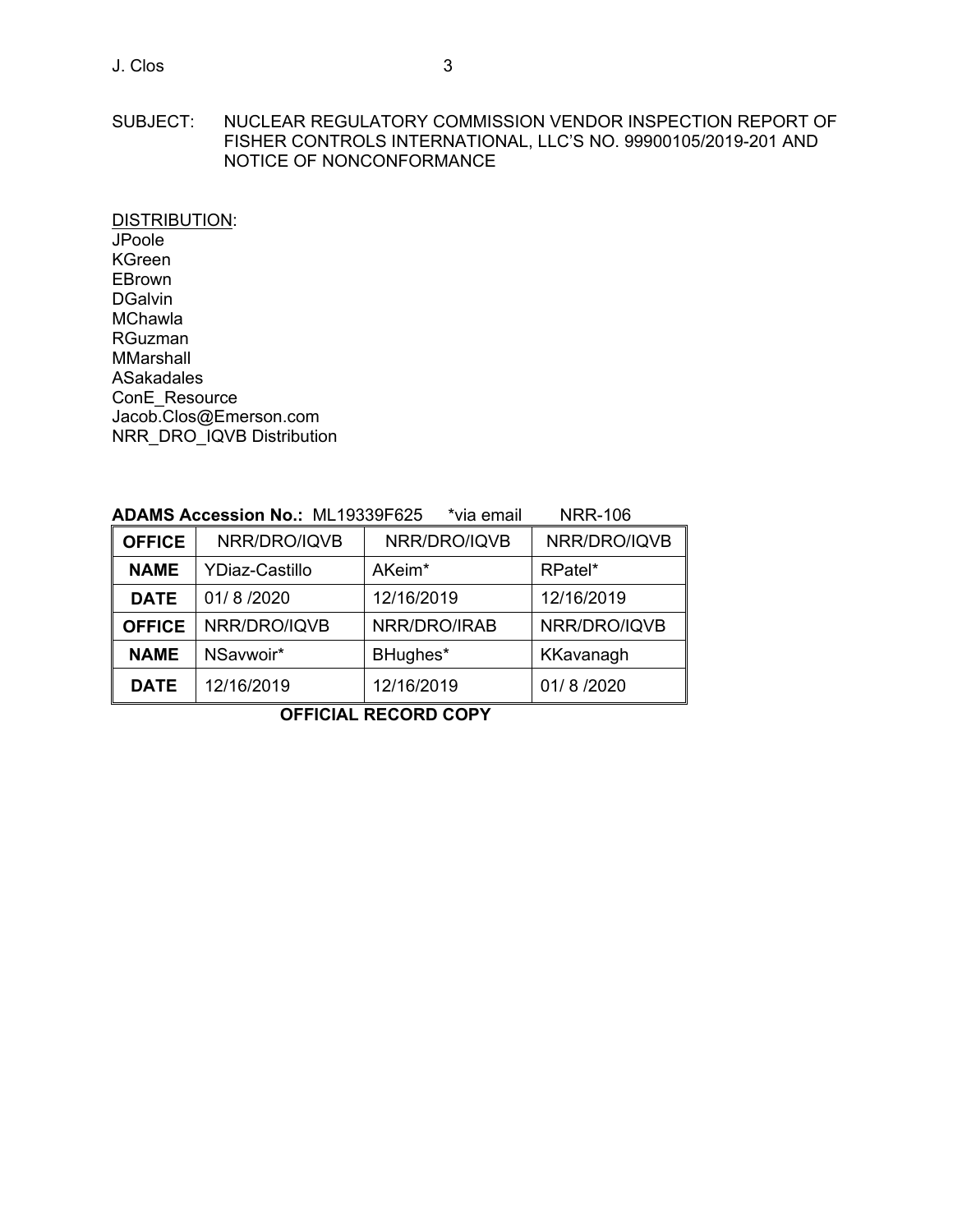# **NOTICE OF NONCONFORMANCE**

Fisher Controls International, LLC and the Control of the Docket No. 99900105 1702 South 12th Avenue **Report No. 2019-201** Marshalltown, IA 50158

Based on the results of a U.S. Nuclear Regulatory Commission (NRC) inspection conducted at the Fisher Controls International, LLC's (hereafter referred to as Fisher Controls) facility in Marshalltown, IA, from November 4, 2019, through November 8, 2019, Fisher Controls did not conduct certain activities in accordance with NRC requirements that were contractually imposed upon Fisher Controls by its customers or NRC licensees:

A. Criterion III, "Design Control," of Appendix B, "Quality Assurance Criteria for Nuclear Power Plants and Fuel Reprocessing Plants," to Title 10 of the *Code of Federal Regulations* (10 CFR) Part 50, "Domestic Licensing of Production and Utilization Facilities," states, in part, that "Measures shall also be established for the selection and review for suitability of application of materials, parts, equipment, and processes that are essential to the functions for the structures, systems and components. Where a test program is used to verify the adequacy of a specific design feature in lieu of other verifying or checking processes, it shall include suitable qualification testing of a prototype unit under the most adverse design conditions."

Contrary to the above, as of November 8, 2019, Fisher Controls failed to adequately seismically qualify the design of the 546NS electro-pneumatic transducers through suitable qualification testing to verify the adequacy of the design. Specifically, Fisher Controls certified that the 546NS electro-pneumatic transducers met the requirements of the 1975 and 1987 Editions of the Institute of Electrical and Electronics Engineers (IEEE) standard No. 344, "IEEE Recommended Practices for Seismic Qualification of Class 1E Equipment for Nuclear Power Generating Stations." However, the NRC inspection team determined that Fisher Controls failed to performed the operating basis earthquake and safe shutdown earthquake testing as required by IEEE 344-1975/1987 to demonstrate the 546NS electro-pneumatic transducers can withstand the effects of earthquakes without the loss of their capability to perform their intended safety function during and after a design basis seismic event.

This issue has been identified as Nonconformance 99900105/2019-201-01.

B. Criterion III of Appendix B to 10 CFR Part 50 states, in part, that "Measures shall also be established for the selection and review for suitability of application of materials, parts, equipment, and processes that are essential to the functions for the structures, systems and components. Where a test program is used to verify the adequacy of a specific design feature in lieu of other verifying or checking processes, it shall include suitable qualification testing of a prototype unit under the most adverse design conditions."

Contrary to the above, as of November 8, 2019, Fisher Controls failed to adequately environmentally qualify the design of the 546NS electro-pneumatic transducers through suitable qualification testing under the most adverse design conditions to verify the adequacy of the design. Specifically, Fisher Controls failed to meet the requirements listed below in accordance with the 1983 Edition of IEEE standard No. 323, "Standard for Qualifying Class 1E Equipment for Nuclear Power Generating Stations":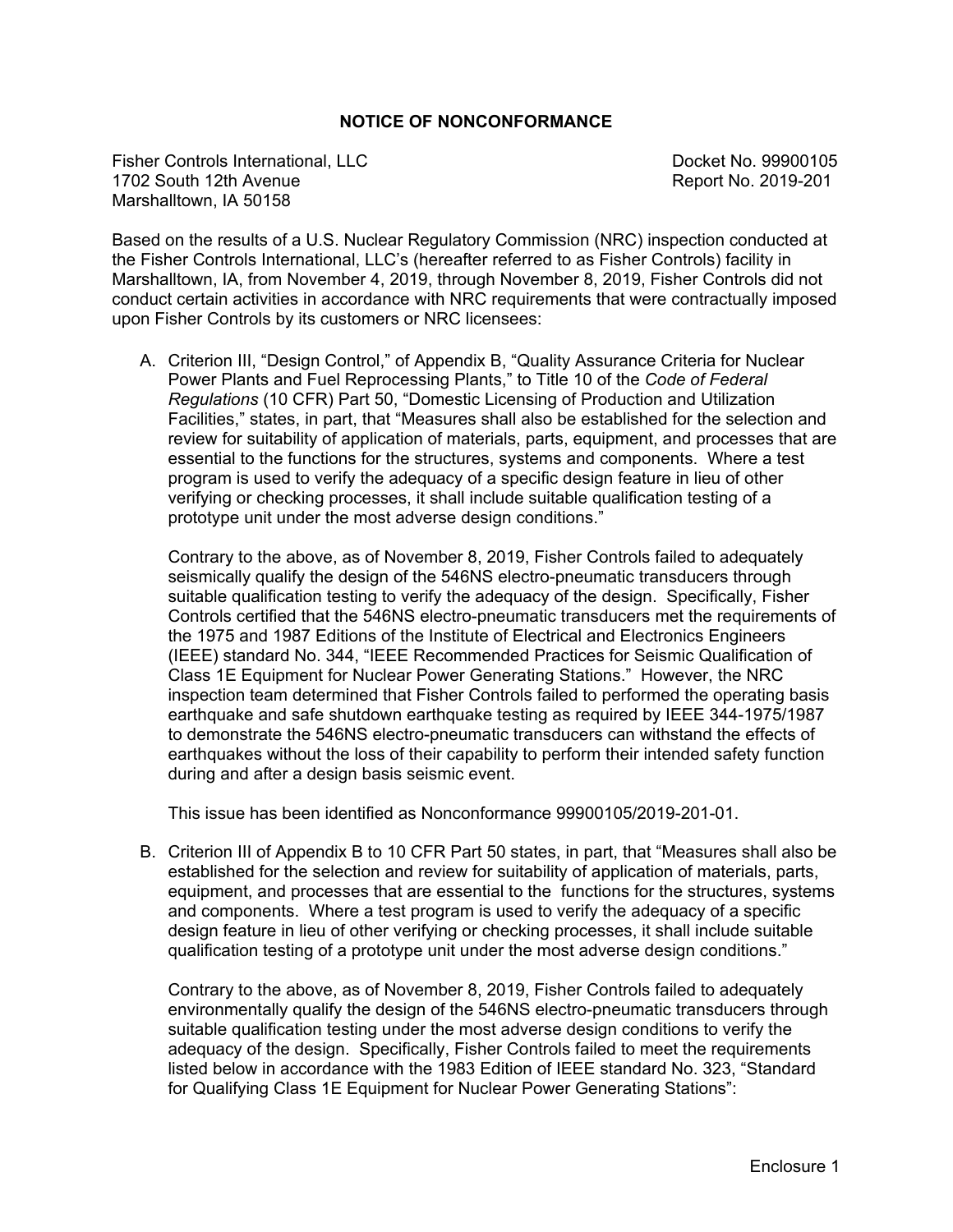- 1. Test the electro-pneumatic transducers in a configuration similar to how it would be used once installed in a system.
- 2. Demonstrate that qualification testing was performed with service conditions and equipment specification considering a 10-50mA direct current design input.
- 3. Justify the selection methodology of the activation energies used in the thermal aging analysis/calculations to ensure the most conservative activation energies were used for establishing a qualified life.
- 4. Identify and evaluate the required maintenance during the aging portion of the qualification testing for the relay and feedback bellows replacement.
- 5. Adequately calibrate the test specimen prior to baseline testing.
- 6. Evaluate how eight test anomalies affected the qualification of the electropneumatic transducers.

This issue has been identified as Nonconformance 99900105/2019-201-02.

Please provide a written statement or explanation to the U.S. Nuclear Regulatory Commission, ATTN: Document Control Desk, Washington, DC 20555-0001, with a copy to the Chief, Quality Assurance and Vendor Inspection Branch, Division of Reactor Oversight, Office of Nuclear Reactor Regulation, within 30 days of the date of the letter transmitting this Notice of Nonconformance. This reply should be clearly marked as a "Reply to a Notice of Nonconformance" and should include for each noncompliance: (1) the reason for the noncompliance or, if contested, the basis for disputing the noncompliance; (2) the corrective steps that have been and the results achieved; (3) the corrective steps that will be to avoid further noncompliance; and (4) the date when the corrective action will be completed. Where good cause is shown, the NRC will consider extending the response time.

In accordance with 10 CFR 2.390, "Public inspections, exemptions, requests for withholding," of the NRC's "Rules of Practice," a copy of this letter, its enclosure(s), and your response will be made available electronically for public inspection in the NRC's Public Document Room or from the NRC's Agencywide Documents Access and Management System, which is accessible from the NRC Web site at http://www.nrc.gov/reading-rm/adams.html. To the extent possible, your response should not include any personal privacy, proprietary, or Safeguards Information (SGI) so that the NRC can make it available to the public without redaction. If personal privacy or proprietary information is necessary to provide an acceptable response, then please provide a bracketed copy of your response that identifies the information that should be protected and a redacted copy of your response that deletes such information. If you request that such material be withheld, you must specifically identify the portions of your response that you seek to have withheld and provide in detail the bases for your claim of withholding (e.g., explain why the disclosure of information would create an unwarranted invasion of personal privacy or provide the information required by 10 CFR 2.390(b) to support a request for withholding confidential commercial or financial information). If SGI is necessary to provide an acceptable response, please provide the level of protection described in 10 CFR 73.21, "Protection of Safeguards Information: Performance Requirements."

Dated this 8th day of January 2020.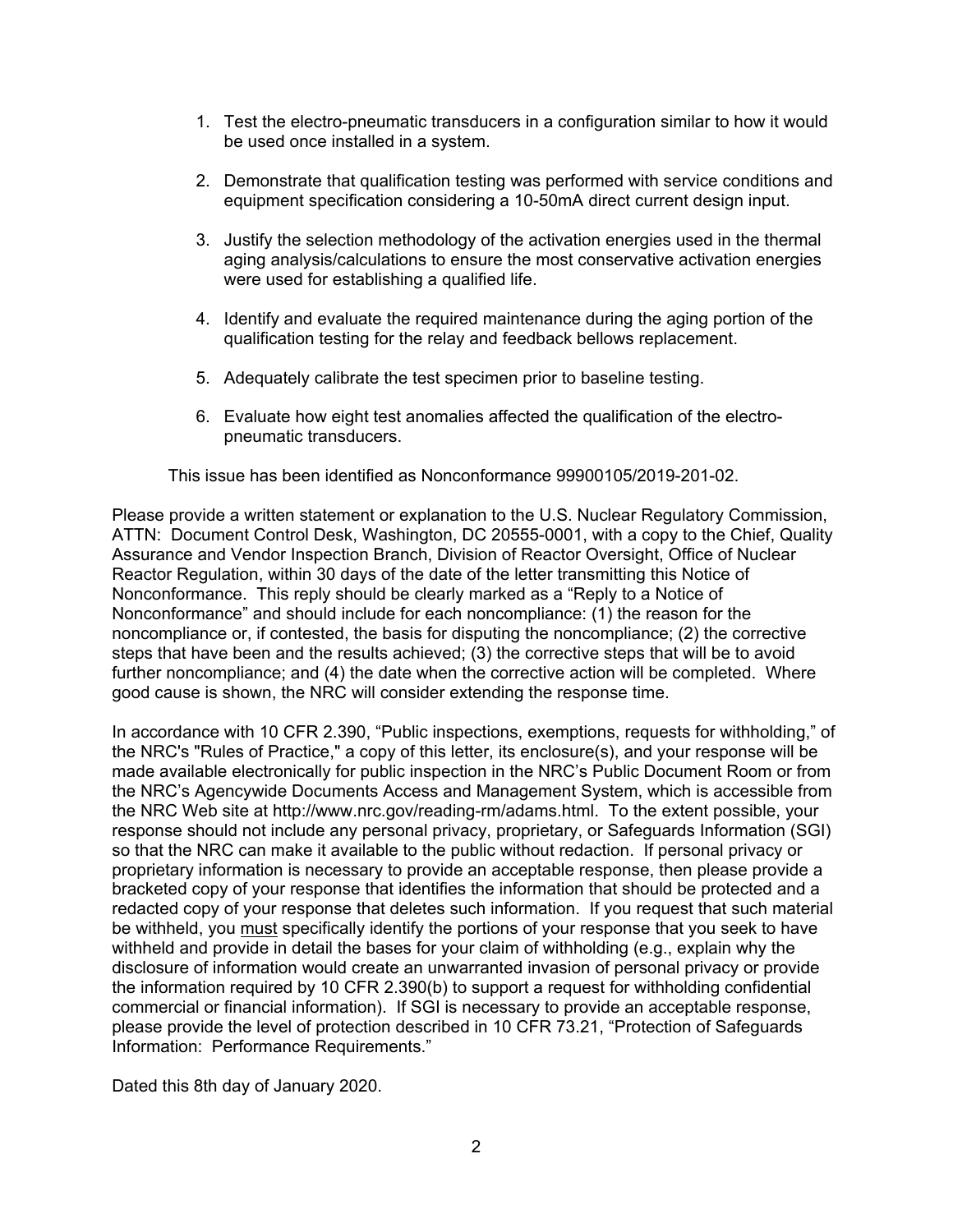## **U.S. NUCLEAR REGULATORY COMMISSION OFFICE OF NUCLEAR REACTOR REGULATION DIVISION OF REACTOR OVERSIGHT VENDOR INSPECTION REPORT**

| Docket No.:                       | 99900105                                                                                                                                                                                                                                                                                                                                                                                                                                                                                           |                                                              |                    |  |
|-----------------------------------|----------------------------------------------------------------------------------------------------------------------------------------------------------------------------------------------------------------------------------------------------------------------------------------------------------------------------------------------------------------------------------------------------------------------------------------------------------------------------------------------------|--------------------------------------------------------------|--------------------|--|
| Report No.:                       | 99900105/2019-201                                                                                                                                                                                                                                                                                                                                                                                                                                                                                  |                                                              |                    |  |
| Vendor:                           | <b>Fisher Controls International, LLC</b><br>1702 South 12th Avenue<br>Marshalltown, IA 50158                                                                                                                                                                                                                                                                                                                                                                                                      |                                                              |                    |  |
| <b>Vendor Contact:</b>            | Mr. Jacob Clos<br><b>Quality Assurance Manager</b><br>Email: Jacob.Clos@Emerson.com<br>Phone: 641-754-2108                                                                                                                                                                                                                                                                                                                                                                                         |                                                              |                    |  |
| <b>Nuclear Industry Activity:</b> | Fisher Controls International, LLC, (hereafter referred to as Fisher<br>Controls) is an American Society of Mechanical Engineers<br>(ASME) N (nuclear components) and NPT (nuclear parts)<br>Certificate Holder. Fisher Controls' scope of supply for the U.S.<br>nuclear power plants includes design, fabrication, maintenance,<br>repair, and replacement of ASME and non-ASME control valves;<br>including spare/replacement parts, components, associated<br>engineering, and field services. |                                                              |                    |  |
| <b>Inspection Dates:</b>          | November 4 - 8, 2019                                                                                                                                                                                                                                                                                                                                                                                                                                                                               |                                                              |                    |  |
| Inspectors:                       | Yamir Diaz-Castillo<br>Andrea Keim<br>Raju Patel<br>Nicholas Savwoir                                                                                                                                                                                                                                                                                                                                                                                                                               | NRR/DRO/IQVB<br>NRR/DRO/IQVB<br>NRR/DRO/IQVB<br>NRR/DRO/IQVB | <b>Team Leader</b> |  |
| Approved by:                      | Kerri A. Kavanagh, Chief<br>Quality Assurance and Vendor Inspection Branch<br>Division of Reactor Oversight<br>Office of Nuclear Reactor Regulation                                                                                                                                                                                                                                                                                                                                                |                                                              |                    |  |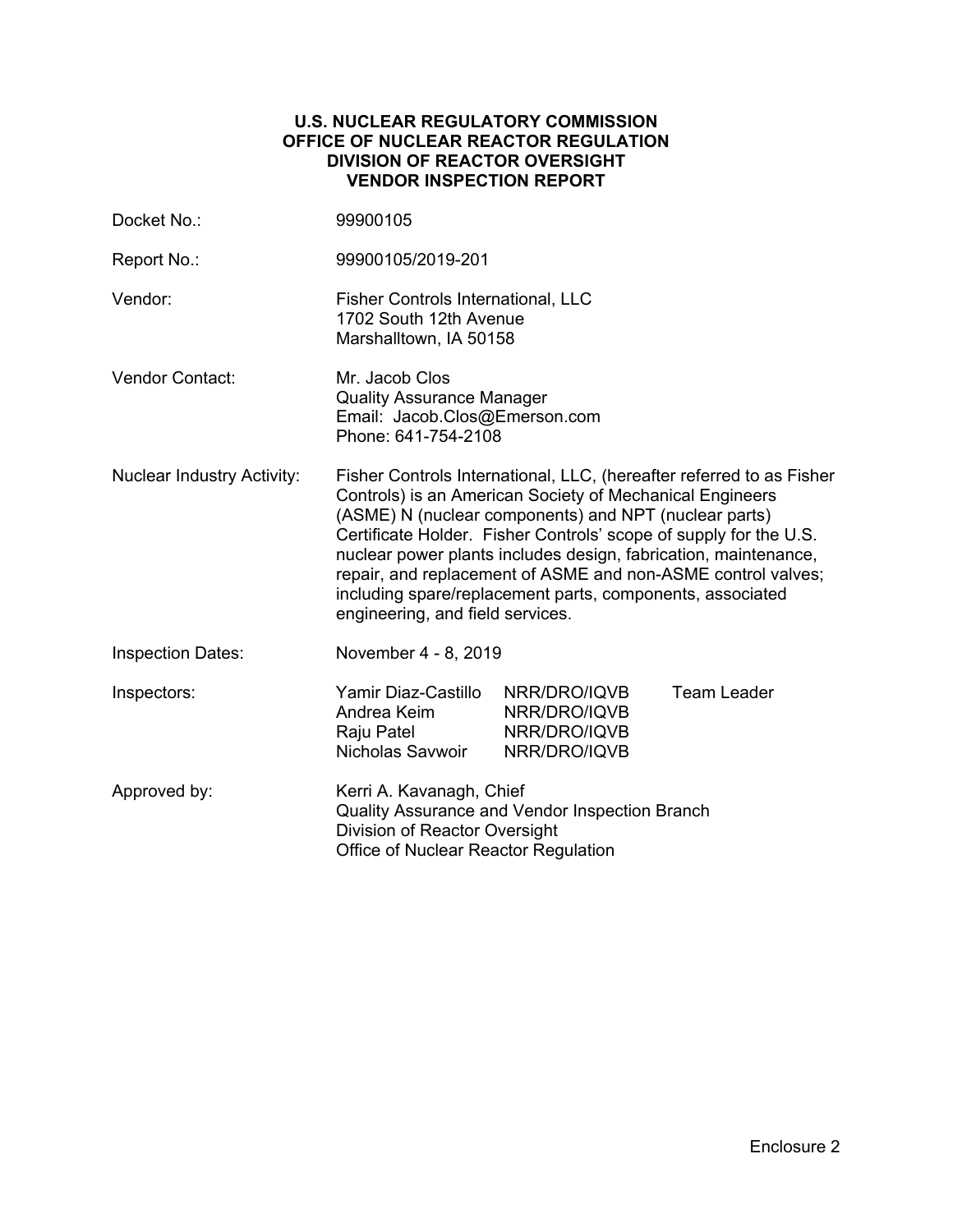# **EXECUTIVE SUMMARY**

## Fisher Controls International, LLC 99900105/2019-201

The U.S. Nuclear Regulatory Commission (NRC) staff conducted an unannounced routine vendor inspection at the Fisher Controls International, LLC's (hereafter referred to as Fisher Controls) facility in Marshalltown, IA, to verify that it had implemented an adequate quality assurance (QA) program that complies with the requirements of Appendix B, "Quality Assurance Criteria for Nuclear Power Plants and Fuel Reprocessing Plants," to Title 10 of the *Code of Federal Regulations* (10 CFR) Part 50, "Domestic Licensing of Production and Utilization Facilities," and 10 CFR Part 21, "Reporting of Defects and Noncompliance." In addition, the NRC inspection team verified that Fisher Controls had implemented a program in accordance with the applicable requirements of Section III, "Rules for Construction of Nuclear Facility Components," Section V, "Nondestructive Examination," and Section IX, "Welding, Brazing, and Fusing Qualifications," of the American Society of Mechanical Engineers (ASME) Boiler and Pressure Vessel (B&PV) Code. The NRC inspection team conducted this inspection on November 4 - 8, 2019. This was the third NRC inspection at the Fisher Controls facility in Marshalltown, IA.

This technically-focused inspection specifically evaluated Fisher Controls' implementation of quality activities associated with the design, fabrication, assembly, and testing of ASME and non-ASME valves, actuators, actuator accessories, replacement parts and/or appurtenances being supplied to the U.S. nuclear power plants.

These regulations served as the bases for the NRC inspection:

- Appendix B to 10 CFR Part 50
- 10 CFR Part 21

During the course of this inspection, the NRC inspection team implemented Inspection Procedure (IP) 43002, "Routine Inspections of Nuclear Vendors," dated January 27, 2017, IP 43004, "Inspection of Commercial-Grade Dedication Programs," dated January 27, 2017, and IP 36100, "Inspection of 10 CFR Part 21 and Programs for Reporting Defects and Noncompliance," dated May 16, 2019.

With the exception of nonconformances described below, the NRC inspection team concluded that Fisher Controls' QA policies and procedures comply with the applicable requirements of Appendix B to 10 CFR Part 50 and 10 CFR Part 21, and that Fisher Controls' personnel are implementing these policies and procedures effectively. The results of this inspection are summarized below.

## 10 CFR Part 21 Program

The NRC inspection team reviewed Fisher Controls' policies and implementing procedures that govern the implementation of its 10 CFR Part 21 program. The NRC inspection team: (1) reviewed the 10 CFR Part 21 postings; (2) reviewed a sample of purchase orders (POs); and (3) verified that Fisher Controls' nonconformance and corrective action programs provide a link to the 10 CFR Part 21 program. No findings of significance were identified.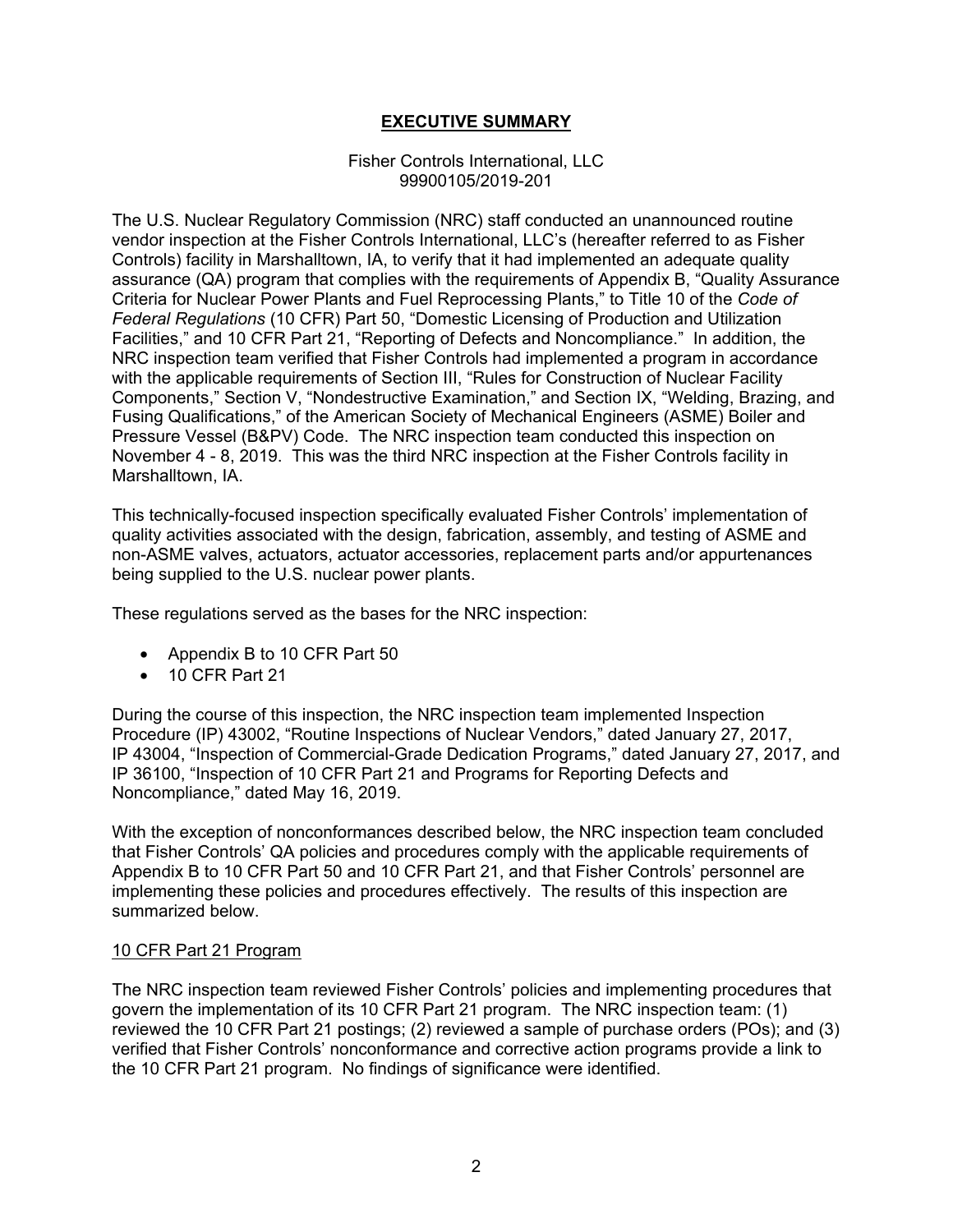## Design Control

The NRC inspection team reviewed Fisher Controls' policies and implementing procedures that govern the implementation of its design control program to verify compliance with the regulatory requirements of Criterion III, "Design Control," of Appendix B to 10 CFR Part 50 and with the applicable requirements of Subsection NCA, "General Requirements for Division 1 and Division 2," Subsection NB, "Class 1 Components," Subsection NC, "Class 2 Components," and Subsection ND, "Class 3 Components," of Section III of the ASME B&PV Code. The NRC inspection team reviewed a sample of four design reports for valves and confirmed that the design and procurement specifications were properly translated into Fisher Controls' specification sheets, drawings, procedures, and engineering calculations. The NRC inspection team also reviewed Fisher Controls' software validation and verification process for the ANSYS Finite Analysis software and confirmed that it was adequately verified and validated prior to its use and installation. The NRC inspection team identified two nonconformances associated with Fisher Controls' implementation of its design control program.

Nonconformance 99900105/2019-201-01 was issued for Fisher Controls' failure to adequately seismically qualify the design of the 546NS electro-pneumatic transducers through suitable qualification testing to verify the adequacy of the design. Fisher Controls only performed vibration testing of the electro-pneumatic transducers and did not perform the operating basis earthquake and safe shutdown earthquake testing as required by the 1975 and 1987 IEEE standard No. 344, "IEEE Recommended Practices for Seismic Qualification of Class 1E Equipment for Nuclear Power Generating Stations." Fisher Controls initiated CAR No. 1896 to address this issue.

Nonconformance 99900105/2019-201-02 was issued for Fisher Controls' failure to adequately environmentally qualify the design of the 546NS electro-pneumatic transducers through suitable qualification testing under the most adverse design conditions to verify the adequacy of the design. Fisher Controls did not: (1) test the electro-pneumatic transducers in a configuration similar to how they are used once installed in a nuclear power plant; (2) show that qualification testing was performed considering a 10 to 50mA direct current design input; (3) justify the selection of the activation energies to ensure the most conservative energies were used; (4) identify and evaluate the required maintenance during the aging portion of the qualification testing; (5) adequately calibrate the test specimen prior to baseline testing; and (6) evaluate eight test anomalies, in accordance with the requirements of the IEEE No. 323-1983, "Standard for Qualifying Class 1E Equipment for Nuclear Power Generating Stations." Fisher Controls initiated CAR No. 1896 to address this issue.

The NRC inspection team identified that the 546NS electro-pneumatic transducers were also supplied to Point Beach Nuclear Plant, Seabrook Station, Indian Point Nuclear Generating Station, Turkey Point Nuclear Generating Station, Calvert Cliffs Nuclear Power Plant, Watts Bar Nuclear Plant, Comanche Peak Nuclear Power Plant, and Nine Mile Point Nuclear Station.

## Commercial-Grade Dedication

The NRC inspection team reviewed Fisher Controls' policies and implementing procedures that govern the implementation of its commercial-grade dedication program to verify compliance with the requirements of Criterion III and Criterion VII, "Control of Purchased Material, Equipment, and Services," of Appendix B to 10 CFR Part 50. The NRC inspection team reviewed a sample of commercial-grade dedication packages to verify that the commercial-grade dedication process was being adequately implemented. The NRC inspection team also reviewed a sample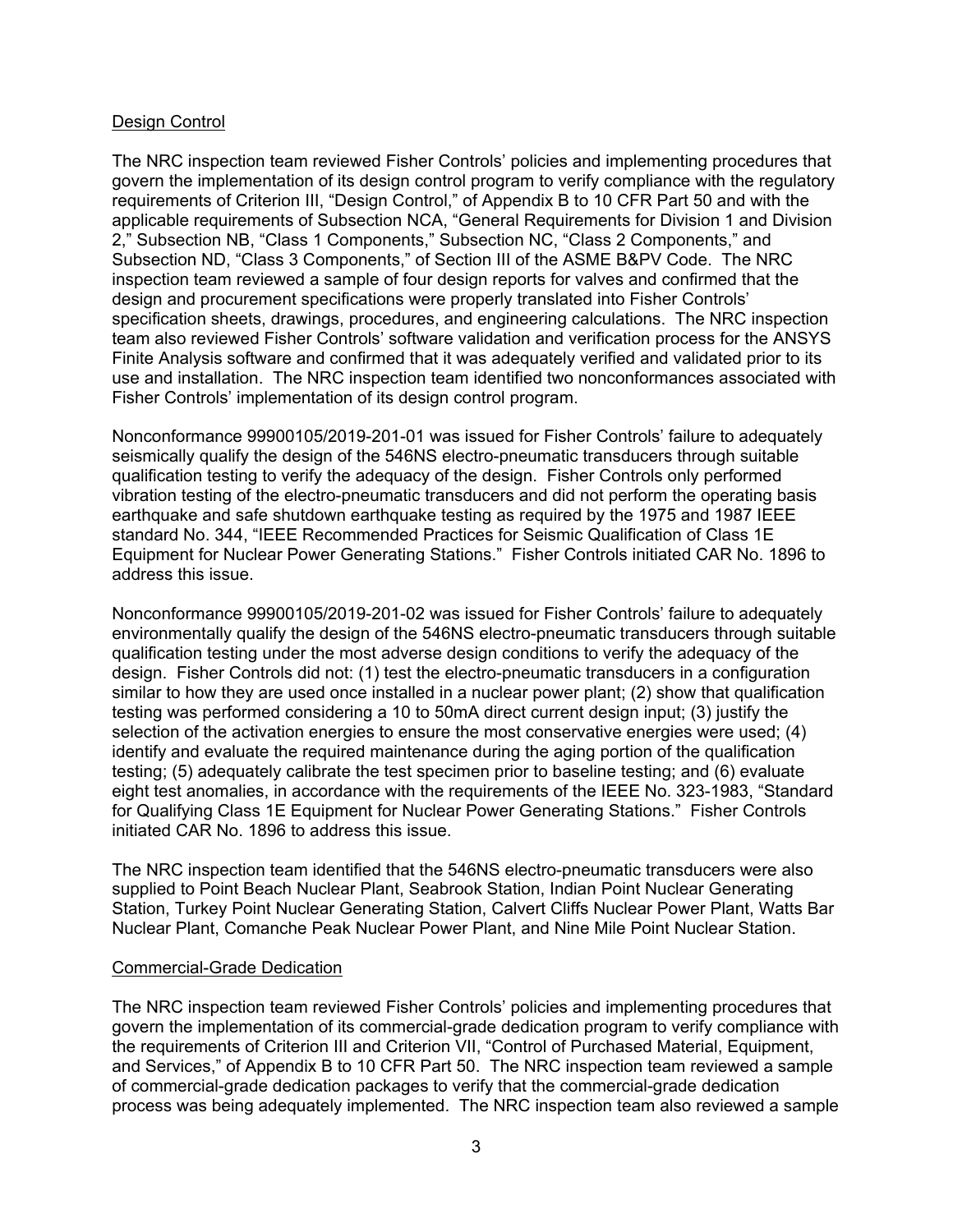of commercial-grade surveys and verified they contained the objective evidence necessary to demonstrate adequate control of the critical characteristics. The NRC inspection team identified one minor issue associated with Fisher Controls' implementation of its commercial-grade dedication program.

During the review of a sample of commercial-grade dedication packages for material testing services, the NRC inspection team noted that Fisher Controls did not identify training and qualification of personnel and control of measuring and test equipment (M&TE) as critical characteristics in the technical evaluation for material testing services. The NRC inspection team determined this issue to be minor because Fisher Controls did verify these critical characteristics as part of the commercial-grade surveys performed of the material testing suppliers. Fisher Controls initiated CAR No. 1894 to address this issue.

# Supplier Oversight

The NRC inspection team reviewed Fisher Controls' policies and implementing procedures that govern the implementation of its supplier oversight program to verify compliance with the requirements of Criterion IV, "Procurement Document Control," and Criterion VII of Appendix B to 10 CFR Part 50. The NRC inspection team also reviewed a sample of POs and external audit reports of suppliers and material suppliers qualified as Material Organizations in accordance with the requirements of NCA-3842.2, "Evaluation of the Qualified Material Organization's Program by Certified Material Organizations of Certificate Holders," of Subsection NCA of Section III of the ASME B&PV Code. The NRC inspection team confirmed that the POs contained the applicable technical and regulatory requirements and that the external audits were performed by qualified individuals using checklists and/or procedures, and that these checklists and/or procedures included an audit plan, documented objective evidence, audit results, and a review of audit results by responsible management. No findings of significance were identified.

# Material Identification and Traceability

The NRC inspection team reviewed Fisher Controls' policies and implementing procedures that govern the implementation of its material identification and traceability program to verify compliance with the regulatory requirements of Criterion VIII, "Identification and Control of Material, Parts, and Components," of Appendix B to 10 CFR Part 50. The NRC inspection team performed a walk-down of the following areas at Fisher Controls' facility: receipt inspection, fabrication and storage, M&TE, and nonconformances storage. The NRC inspection team confirmed that materials were adequately identified with Fisher Controls' unique identification code, traceable to Fisher Controls' POs and vendor certification reports. The NRC inspection team confirmed that only specified and accepted items are used, and that markings are applied using materials and methods that provide a clear and legible identification and do not adversely affect the function or service life of the item. No findings of significance were identified.

# Manufacturing Control

The NRC inspection team reviewed Fisher Controls' policies and implementing procedures that govern the implementation of it manufacturing control program to verify compliance with the regulatory requirements of Criterion IX, "Control of Special Processes," of Appendix B to 10 CFR Part 50, as well as Section V and Section IX of the ASME B&PV Code. The NRC inspection team also reviewed a sample of weld procedure specifications, procedure qualification reports, and liquid penetrant testing reports. In addition, the NRC inspection team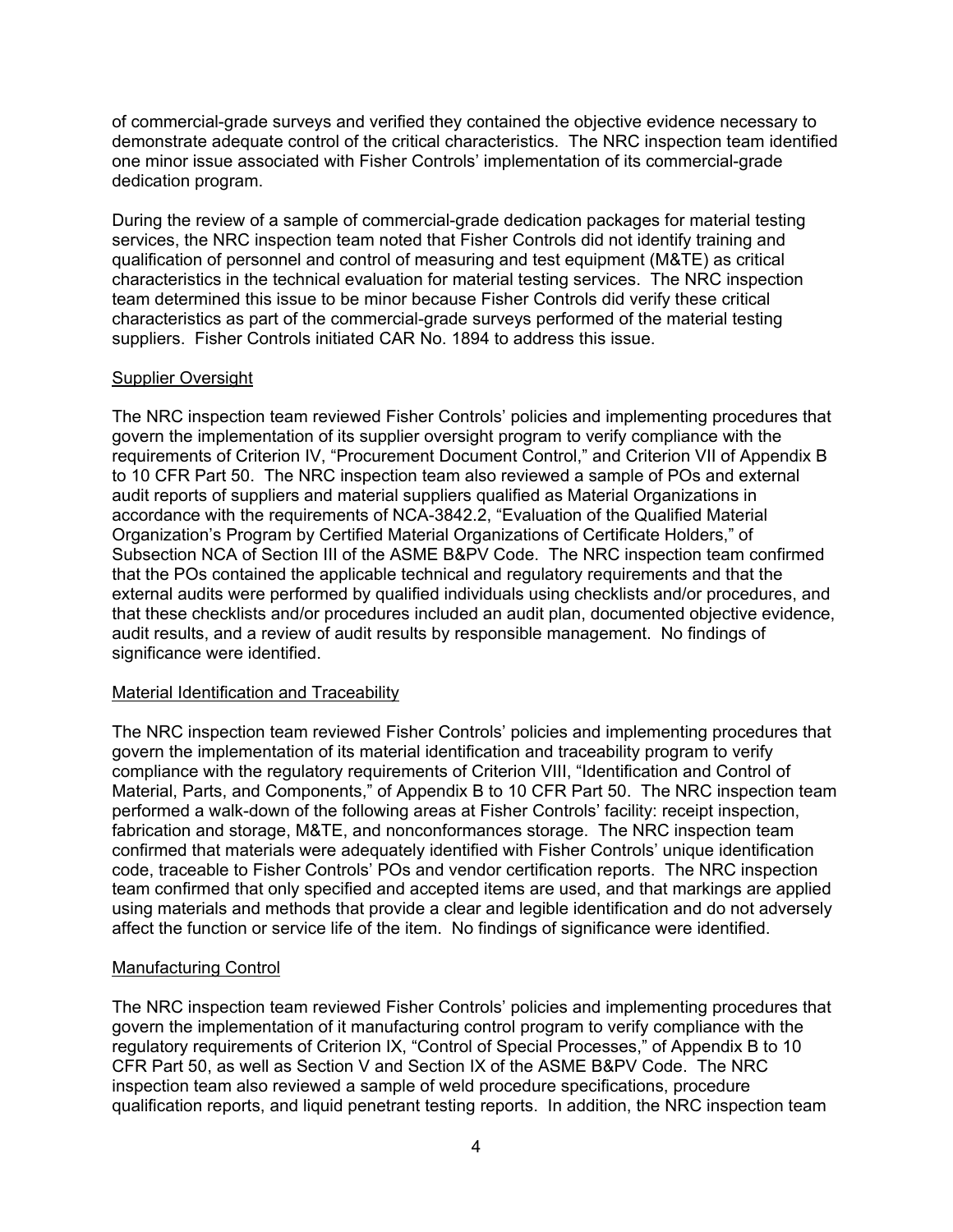reviewed Fisher Controls' procedures for the certification and qualification of non-destructive testing personnel and confirmed they were consistent with the latest revision of the American Society for Nondestructive Testing Recommended Practice SNT-TC-1A, "Personnel Qualification and Certification in Nondestructive Testing," and Section III of the ASME B&PV Code. Furthermore, the NRC inspection team reviewed a sample of welders' performance qualification records and confirmed they were consistent with the requirements of Section III and Section IX of ASME B&PV Code.

The NRC inspection team performed a walk-down of the weld filler material storage and weld filler material issue areas and verified that welding material was adequately controlled to prevent degradation, inadvertent use, or loss of traceability. The NRC inspection team confirmed that covered weld electrodes were kept in ovens held at specified temperatures to control moisture, as applicable, in accordance with the requirements of Section IX of the ASME B&PV Code. No findings of significance were identified.

# Test Control

The NRC inspection team reviewed Fisher Controls' policies and implementing procedures that govern the implementation of its test control program to verify compliance with the requirements of Criterion XI, "Test Control" of Appendix B to 10 CFR Part 50. The NRC inspection team reviewed a sample of test reports for four valve data packages and confirmed that applicable customer specifications were correctly translated into production orders and test procedures. The NRC inspection team confirmed the tests were performed in accordance with Fisher Controls' test procedures by qualified test personnel using calibrated M&TE, and that the test was independently verified by a Quality Control inspector. The NRC inspection team identified one minor issue associated with Fisher Controls' implementation of its test control program.

During the review of a sample of test reports for deionized water used for hydrostatic testing of valves, the NRC inspection team noted that the water conductivity value exceeded the acceptance criteria from Fisher Controls' procedure No. 12B3, "Deionized Water - Testing and Control in compliance with NQA-1-1994 and ASME N45.2.1-1980," Revision 8, dated April 29, 2013. The NRC inspection team determined this issue to be minor because Fisher Controls did not use this water for the hydrostatic testing of any safety-related valves. Fisher Controls initiated CAR No. 1893 to address this issue.

# Control of Measuring and Test Equipment

The NRC inspection team reviewed Fisher Controls' policies and implementing procedures that govern the implementation of its control of M&TE program to verify compliance with the requirements of Criterion XII, "Control of Measuring and Test Equipment," of Appendix B to 10 CFR Part 50. The NRC inspection team observed that M&TE was calibrated, labeled, tagged, handled, stored, or otherwise controlled to indicate the calibration status and its traceability to nationally recognized standards. In addition, the NRC inspection team confirmed that when M&TE is found to be out of calibration, Fisher Controls initiates a nonconformance report and performs an evaluation to determine the extent of condition. No findings of significance were identified.

# Nonconforming Material, Parts, or Components and Corrective Action

The NRC inspection team reviewed Fisher Controls' policies and implementing procedures that govern the implementation of its nonconforming materials, parts or components and corrective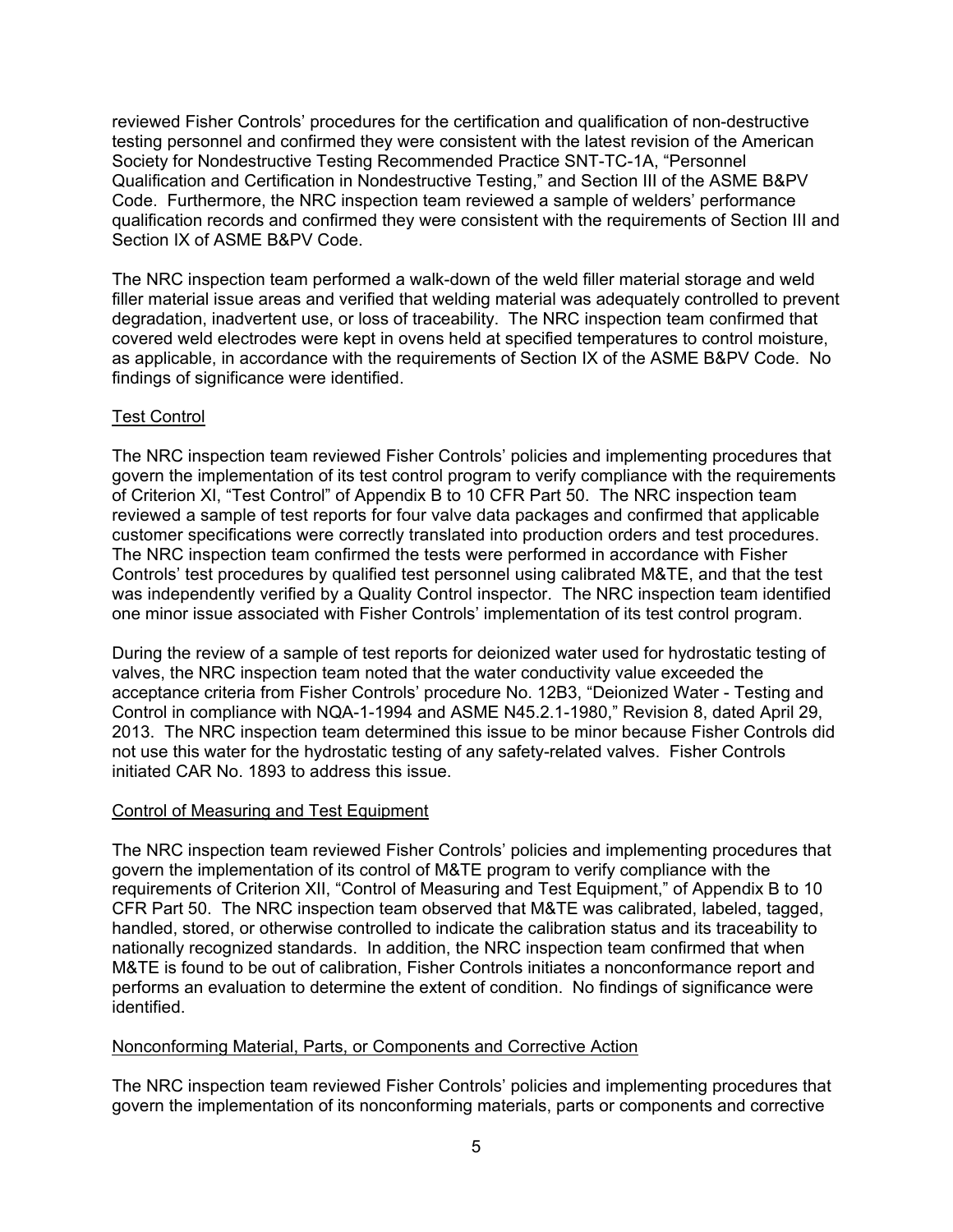action programs to verify compliance with the regulatory requirements of Criterion XV, "Nonconforming Materials, Parts or Components," and Criterion XVI, "Corrective Action," of Appendix B to 10 CFR Part 50. The NRC inspection team reviewed a sample of nonconformance reports and confirmed that they were adequately documented, reviewed, tracked, and dispositioned. The NRC inspection team also reviewed a sample of CARs and confirmed that they were adequately reviewed, implemented, and approved by appropriate personnel in a timely manner. No findings of significance were identified.

The NRC inspection team reviewed the corrective actions taken by Fisher Controls to address Notice of Nonconformance (NON) 99900105/2015-201-01, documented in NRC Inspection Report No. 99900105/2015-201, dated May 22, 2015 (Agencywide Documents Access and Management System Accession No. ML15134A432). The NRC inspection team reviewed the documentation that provided objective evidence that all corrective actions were completed and adequately implemented. Based on this review and interviews with Fisher Controls' staff, the NRC inspection team closed NON 99900105/2015-201-01.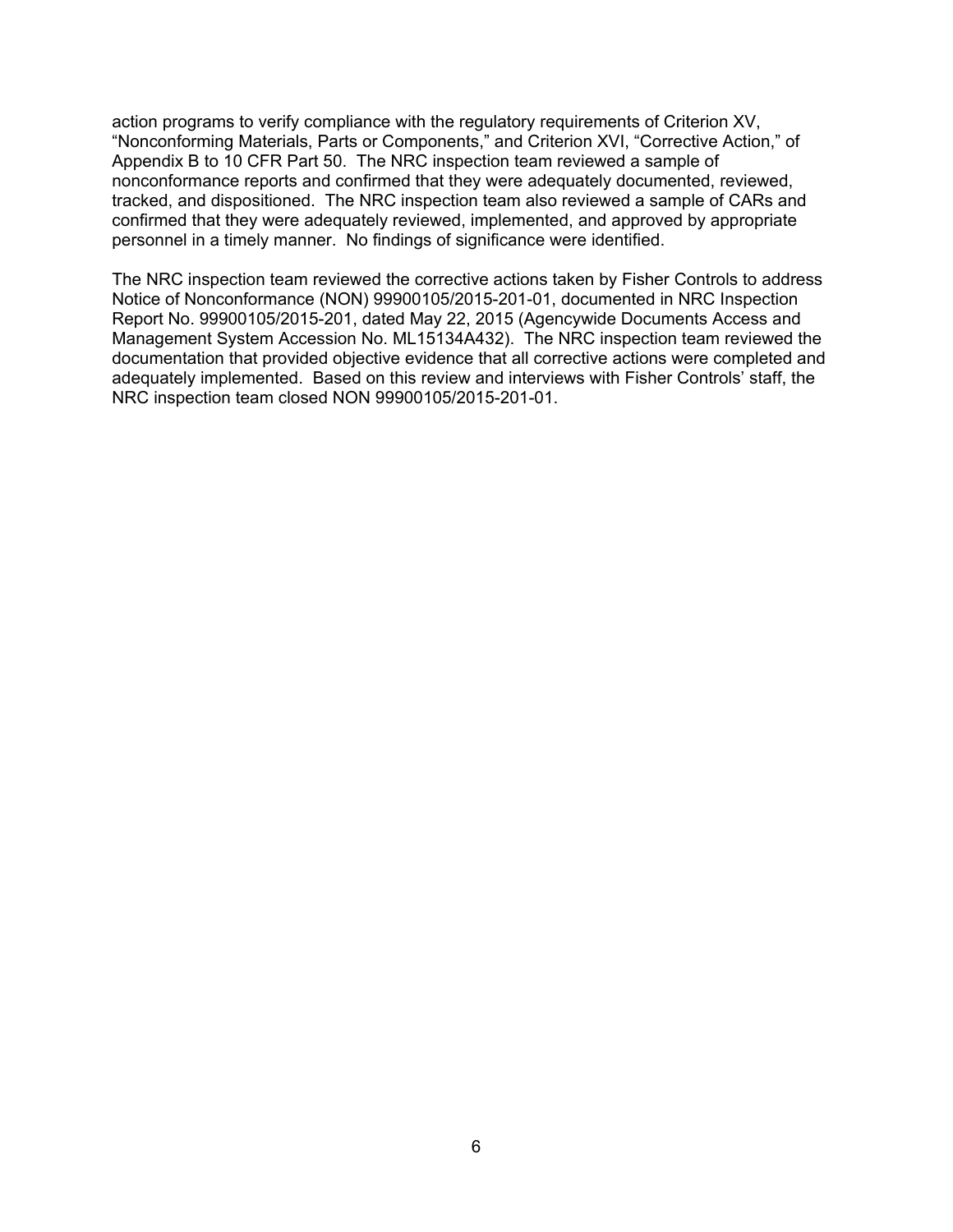# **REPORT DETAILS**

## 1. 10 CFR Part 21 Program

## a. Inspection Scope

The NRC inspection team reviewed Fisher Controls International, LLC's (hereafter referred to as Fisher Controls) policies and implementing procedures that govern the implementation of its Title 10 of the *Code of Federal Regulations* (10 CFR) Part 21, "Reporting of Defects and Noncompliance," program to verify compliance with the regulatory requirements. The NRC inspection team also evaluated the 10 CFR Part 21 postings and a sample of Fisher Controls' purchase orders (POs) for compliance with the requirements of 10 CFR 21.21, "Notification of Failure to Comply or Existence of a Defect and its Evaluation," and 10 CFR 21.31, "Procurement Documents." In addition, the NRC inspection team also verified that Fisher Controls' nonconformance and corrective action procedures provide a link to the 10 CFR Part 21 program. Furthermore, for a sample of 10 CFR Part 21 evaluations performed by Fisher Controls, the NRC inspection team verified that Fisher Controls had effectively implemented the requirements for evaluating deviations and failures to comply. The NRC inspection team verified that the notifications were performed in accordance with the requirements of 10 CFR 21.21, as applicable.

The NRC inspection team also discussed the 10 CFR Part 21 program with Fisher Controls' management and technical staff. The attachment to this inspection report lists the documents reviewed by the NRC inspection team.

## b. Observations and Findings

No findings of significance were identified.

# c. Conclusion

The NRC inspection team concluded that Fisher Controls is implementing its 10 CFR Part 21 program in accordance with the regulatory requirements of 10 CFR Part 21. Based on the limited sample of documents reviewed, the NRC inspection team also determined that Fisher Controls is implementing its policies and procedures associated with the 10 CFR Part 21 program. No findings of significance were identified.

## 2. Design Control

## a. Inspection Scope

The NRC inspection team reviewed Fisher Controls' policies and implementing procedures that govern the implementation of its design control program to verify compliance with the regulatory requirements of Criterion III, "Design Control," of Appendix B, "Quality Assurance Criteria for Nuclear Power Plants and Fuel Reprocessing Plants," to 10 CFR Part 50 "Domestic Licensing of Production and Utilization Facilities," and with the applicable requirements of Subsection NCA, "General Requirements for Division 1 and Division 2," Subsection NB, "Class 1 Components," Subsection NC, "Class 2 Components," and Subsection ND, "Class 3 Components," of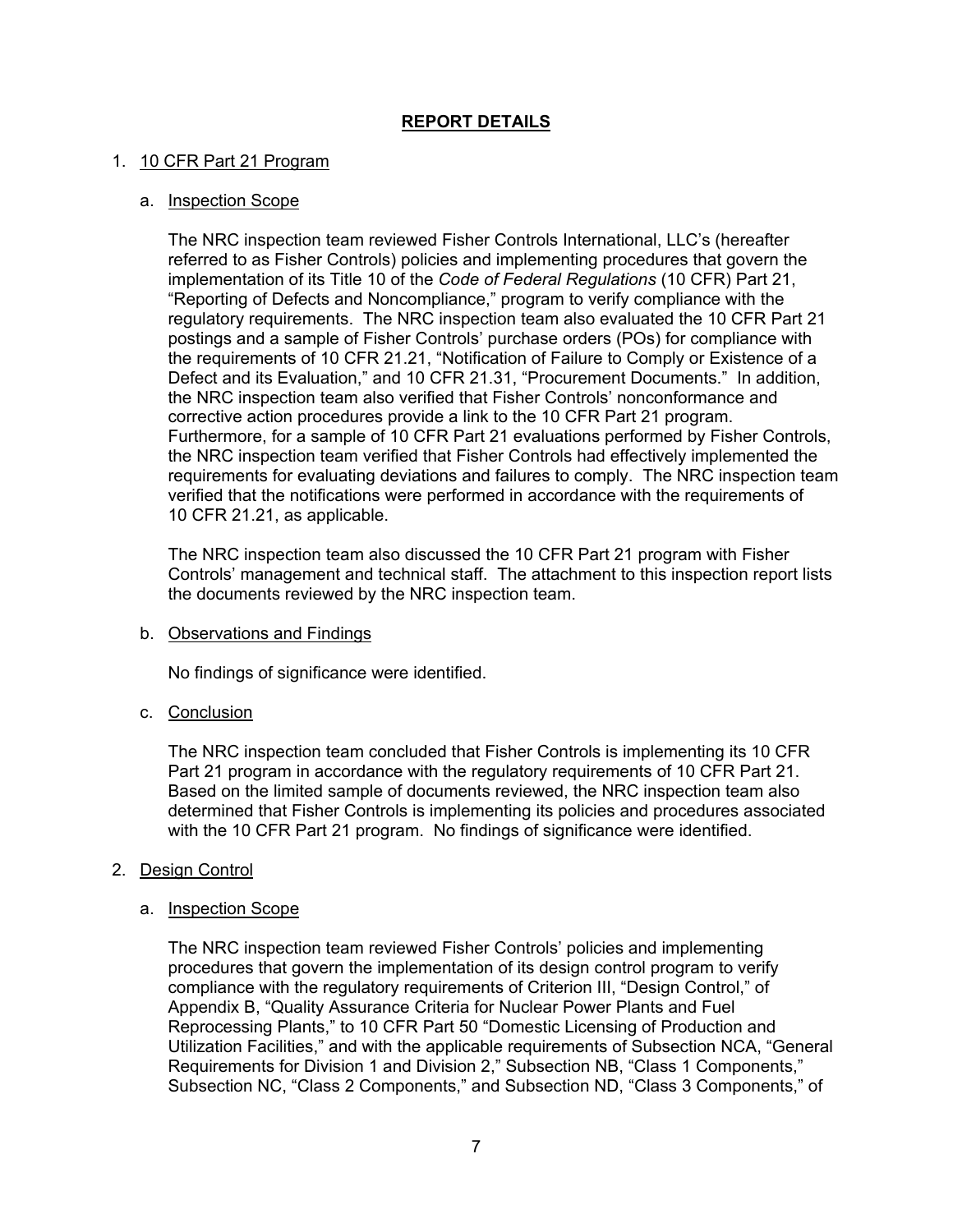Section III, "Rules for Construction of Nuclear Facility Components," of the American Society of Mechanical Engineers (ASME) Boiler and Pressure Vessel (B&PV) Code.

The NRC inspection team reviewed a sample of four design reports for safety-related valves shipped to domestic nuclear power plants and confirmed that the design requirements specified by the customer POs were adequately translated into the design specifications and design drawings. The NRC inspection team also confirmed that: (1) the appropriate quality standards were specified and included in design documents; (2) independent verifications and checks were integrated into the process and were being performed; (3) required qualification tests were being performed; and (4) design changes were being effectively controlled and approved.

The NRC inspection team also reviewed Fisher Controls' software validation and verification process for the ANSYS Finite Analysis software and confirmed that the software was adequately verified and validated prior to its use and installation. The NRC inspection team verified that each new version of the ANSYS software program was subject to verification through regression testing to previous software versions known to be acceptable, and that the calculations supported the conclusions. The validation and verification report consist of system/user interface, source code listing, description of program logic, verification documentation, input data, output data examples, installation report, program installation records, documentation file changes, project records, and independent test results. The NRC inspection team also confirmed that Fisher Controls is evaluating all incoming ANSYS software error reports for their impact on previous design analysis and calculations.

The NRC inspection team also reviewed the EQ of the 546NS electro-pneumatic transducers in response to a non-cited violation (NCV) issued to Turkey Point by the NRC as documented in an inspection report dated September 30, 2019 (Agencywide Documents Access and Management System (ADAMS) Accession No. ML19274C217). The NCV cited the licensee for their failure to verify the adequacy of the EQ testing and equipment installation methods to maintain EQ, which resulted in unqualified electropneumatic transducers being installed in the plant.

The NRC inspection team also discussed the design control program with Fisher Controls' management and technical staff. The attachment to this inspection report lists the documents reviewed by the NRC inspection team.

#### b. Observations and Findings

#### Seismic Qualification of the 546NS Electro-Pneumatic Transducers

During the review of the 546NS electro-pneumatic transducers' EQ, the NRC inspection team noted that Fisher Controls certified that the 546NS electro-pneumatic transducers met the requirements of the 1975 and 1987 Editions of standard No. 344, "IEEE Recommended Practices for Seismic Qualification of Class 1E Equipment for Nuclear Power Generating Stations." IEEE 344-1975/1987 requires the user to demonstrate or yield data to substantiate the capability of a component to withstand the effects of earthquakes without the loss of its capability to perform its intended safety functions. Equipment seismically qualified in accordance with IEEE 344-1975/1987 must remain functional after exposure to operating basis earthquakes (OBEs) followed by a safe shutdown earthquake (SSE).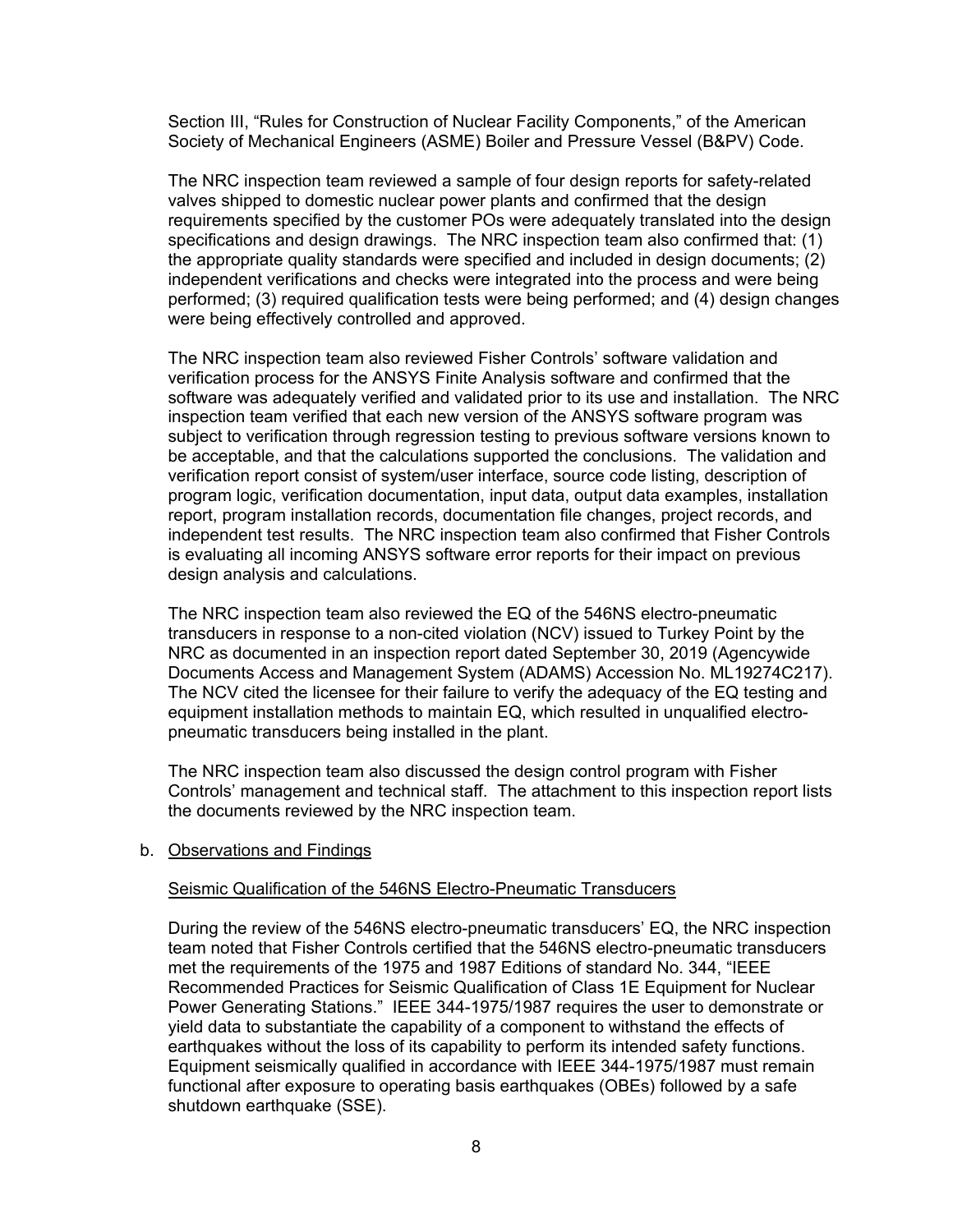Fisher Controls' seismic qualification of the 546NS electro-pneumatic transducers is documented in Thermodyne's EQ Test Report No. 4F-3-1-2, Revision 0, dated February 15, 1995. Seismic qualification testing may be performed as a separate sequence of tests or integrated into the sequence of EQ tests. In both cases, the seismic qualification testing shall address resonance search, OBE, and SSE. The NRC inspection team noted that the EQ test report documented the performance of seismic event simulation vibration testing and uniaxial seismic dwell test for a design basis event. However, Fisher Controls did not provide objective evidence that it had performed random motion biaxial testing to demonstrate seismic capability as required by Section 3, "Earthquake Environment and Equipment Response," of IEEE 344-1975. In addition, the NRC inspection team noted that Fisher Controls did not provide objective evidence that the 546NS electro-pneumatic transducers met the performance requirements in accordance with sections "Seismic Qualification Requirements", "Analysis," "Testing," or "Documentation," of IEEE-344-1975. Furthermore, the NRC inspection team noted that Fisher Controls did not provide data gained from operating experience in accordance with the requirements of Section 9, "Experience," or objective evidence of the method used for qualification in accordance with the requirements of Section 4, "Seismic Qualification Approach," of IEEE 344-1987.

The NRC inspection team identified this issue as Nonconformance 99900105/2019-201- 01 for Fisher Controls' failure to verify the adequacy of the design of the 546NS electropneumatic transducers through suitable seismic qualification testing. Fisher Controls initiated CAR No. 1896 to address this issue.

#### Environmental Qualification of the 546NS Electro-Pneumatic Transducers

During the review of qualification drawings, test setup, and the test configurations as part of the Thermodyme EQ Test Report No. 4F-3-1-2, the NRC inspection team noted that Fisher Controls did perform the EQ of the 546NS electro-pneumatic transducers in accordance with the requirements of IEEE 323-1983 which was specified in customers' POs. It's important to note that the NRC has not endorsed IEEE 323-1983, however, the requirements of IEEE-323-1983 shall be met when specified in POs.

The NRC inspection team noted that Fisher Controls did not perform the qualification in a test configuration similar to how it would be used once installed in a system at a nuclear power plant as required by Section 6.1.2, "Interfaces," of IEEE 323-1983 "Standard for Qualifying Class 1E Equipment for Nuclear Power Generating Stations." Adequate configuration is necessary to demonstrate the electro-pneumatic signal transducer receives a current (mA direct current (DC)) input signal and transmits a proportional pneumatic output pressure to a final control element. The 546NS electropneumatic transducers' safety function consists of converting a current or voltage input into a proportional output pressure and demonstrating the force balance principle. The NRC inspection team identified that Fisher Controls failed to demonstrate and consider interfaces using a connected air operated valve or pneumatic positioner. The pressures developed between the diaphragm interfaces and test environment configuration demonstrate the ability to perform its safety function. For example, motive power or control signal inputs and outputs, and the physical manner by which they are supplied shall be specified. Control, indicating, and other auxiliary devices mounted internal or externally to the equipment that are required for proper operation shall be included in the test configuration to demonstrate interfaces performance do not adversely affect the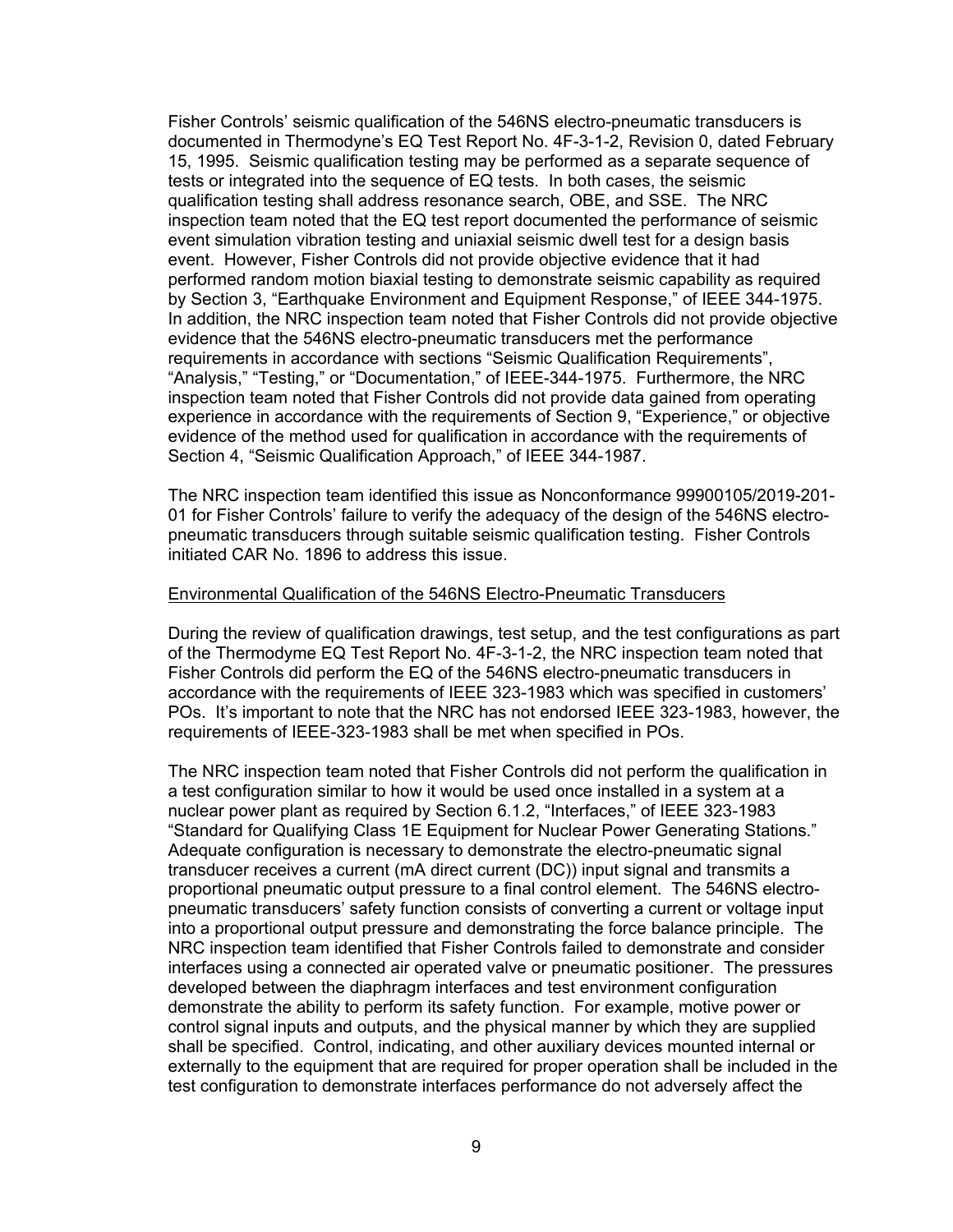performance of Class 1E equipment and systems as required by Section 6.1.2 of IEEE 323-1983.

Section 6.1.5, "Service Condition," of IEEE 323-1983 requires that the service conditions (e.g., electrical loadings and signals and operating cycles) for the equipment shall be specified. The NRC inspection team noted that the 546NS electro-pneumatic transducers were qualified using a 4mA to 20mA DC input design current, however, Fisher Controls manufactured and supplied the 546NS electro-pneumatic transducers with 10mA to 50mA DC input currents. The 10mA to 50mA DC inputs are associated with higher line voltages and Fisher Controls' did not demonstrate, identify or evaluate a 10mA - 50mA DC design input. In addition, as part of the qualification, the 546NS electro-pneumatic transducers were cycled a limited number of times, but the EQ testing failed to demonstrate the capability of a modulating control valve set point to maintain flow similar to how it would be used.

The NRC inspection team also noted that Fisher Controls provided the activation energy for the elastomers originally used in the thermal aging analysis/calculations but failed to justify the selection methodology of the activation energies used to ensure the most conservative activation energy was used for establishing a qualified life consistent with Section 6.2.2, "Qualified Life Objective," of IEEE 323-1983. Specifically, Fisher Controls did not consider or determine the activation energies of the EPDM/NOMEX elastomer over nitrile diaphragms and coil assembly consisting of a nylon bobbin wound with wire (white plastic coil bobbin). When performing thermal aging calculations, the most conservative activation energy must be selected for the various mechanisms of failure. The selection should also consider the most limiting combination of activation energies and temperatures associated with the materials in question. Material application is important because the method is only accurate over a limited temperature range for any given material and does not account for all synergistic effects.

The ability of Class 1E equipment to perform its safety function is affected by environmental phenomena over time (aging). The effect of aging can be addressed by testing or analysis and based on an evaluation of the specific design of the equipment. An aging mechanism is significant if in the normal or abnormal service environment it can cause degradation. The NRC inspection team identified that Fisher Controls did not identify or evaluate the required maintenance during the aging portion of the qualification testing for the relay and feedback bellows replacement as required by Section 6.2.4, "Maintenance," of IEEE 323-1983.

In addition, the NRC inspection team identified that the test specimen for the 546NS electro-pneumatic transducers was not calibrated to an acceptance criteria prior to baseline testing. Section 6.3.2, "Test Sequence," of IEEE 323-1983 requires that steps in type testing shall be run in a specified appropriate sequence to the postulated set of service conditions for each equipment application. The 546NS electro-pneumatic transducers have an adjustable zero screw and span screw which can potentially manipulate accuracy limits and specification. Calibration should be checked to identify accuracy shifts and assess repeatability.

Furthermore, the NRC inspection team noted that Thermodyne's EQ Test Report No. 4F-3-1-2 identified eight test anomalies. Anomalies included issues with the schematic of the electrical and pneumatic test item and instrumentation hookup for baseline test, deviation in cycle inputs, input signal accuracy (0.01mA DC), calibration data of input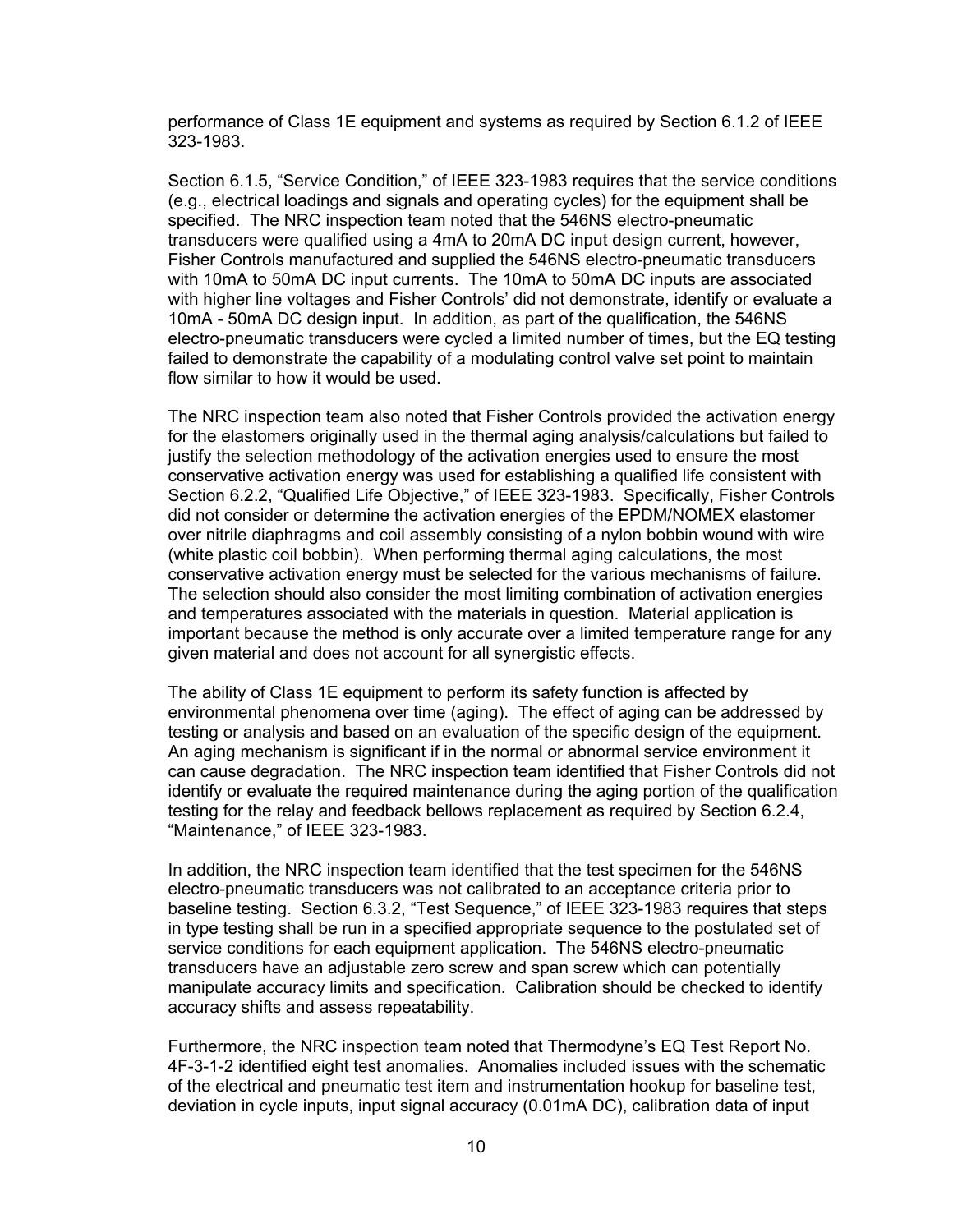monitoring ammeter, seismic dwell evaluation ability to hold a steady mid-range output, and full span excursions should have been administered at each seismic dwell point to achieve output span. Fisher Controls did not open any nonconformances or corrective actions to evaluate how the anomalies affected the qualification of the 546NS electropneumatic transducers or determine if the anomalies could invalidate the qualification.

The NRC inspection team identified these issues as examples of Nonconformance 99900105/2019-201-02 for Fisher Controls' failure to adequately qualify the design of the 546NS electro-pneumatic transducers through suitable environmental qualification testing under the most adverse design conditions to verify the adequacy of the design. Fisher Controls initiated CAR No. 1896 to address these issues.

# c. Conclusion

The NRC inspection team issued Nonconformances 99900105/2019-201-01 and 99900105/2019-201-02 in association with Fisher Controls' failure to implement the regulatory requirements of Criterion III of Appendix B to 10 CFR Part 50. Nonconformance 99900105/2019-201-01 cites Fisher Controls for failing failure to adequately seismically qualify the design of the 546NS electro-pneumatic transducers through suitable qualification testing. Nonconformance 99900105/2019-201-02 cites Fisher Controls for failing to adequately environmentally qualify the design of the 546NS electro-pneumatic transducers through suitable qualification testing under the most adverse design conditions to verify the adequacy of the design.

## 3. Commercial-Grade Dedication

# a. Inspection Scope

The NRC inspection team reviewed Fisher Controls' policies and implementing procedures that govern the implementation of its commercial-grade dedication program to verify compliance with the requirements of Criterion III and Criterion VII, "Control of Purchased Material, Equipment, and Services," of Appendix B to 10 CFR Part 50. The NRC inspection team reviewed a sample of commercial-grade dedication packages to assess the different elements of the commercial-grade dedication program, including POs, the technical evaluation process, design drawings, work package instructions, commercial-grade surveys, and inspection reports. The NRC inspection team also evaluated the criteria for the identification of the item's functions, credible failure mechanisms/modes, selection of critical characteristics and acceptance criteria, and the identification of verification methods to verify effective implementation of Fisher Controls' commercial-grade dedication process. In addition, the NRC inspection team verified that commercial-grade surveys contained the objective evidence necessary to demonstrate adequate control of the critical characteristics.

The NRC inspection team also discussed the commercial-grade dedication program with Fisher Controls' management and technical staff. The attachment to this inspection report lists the documents reviewed by the NRC inspection team.

## b. Observations and Findings

During the review of a sample of commercial-grade dedication packages for material testing services, the NRC inspection team noted that Fisher Controls did not identify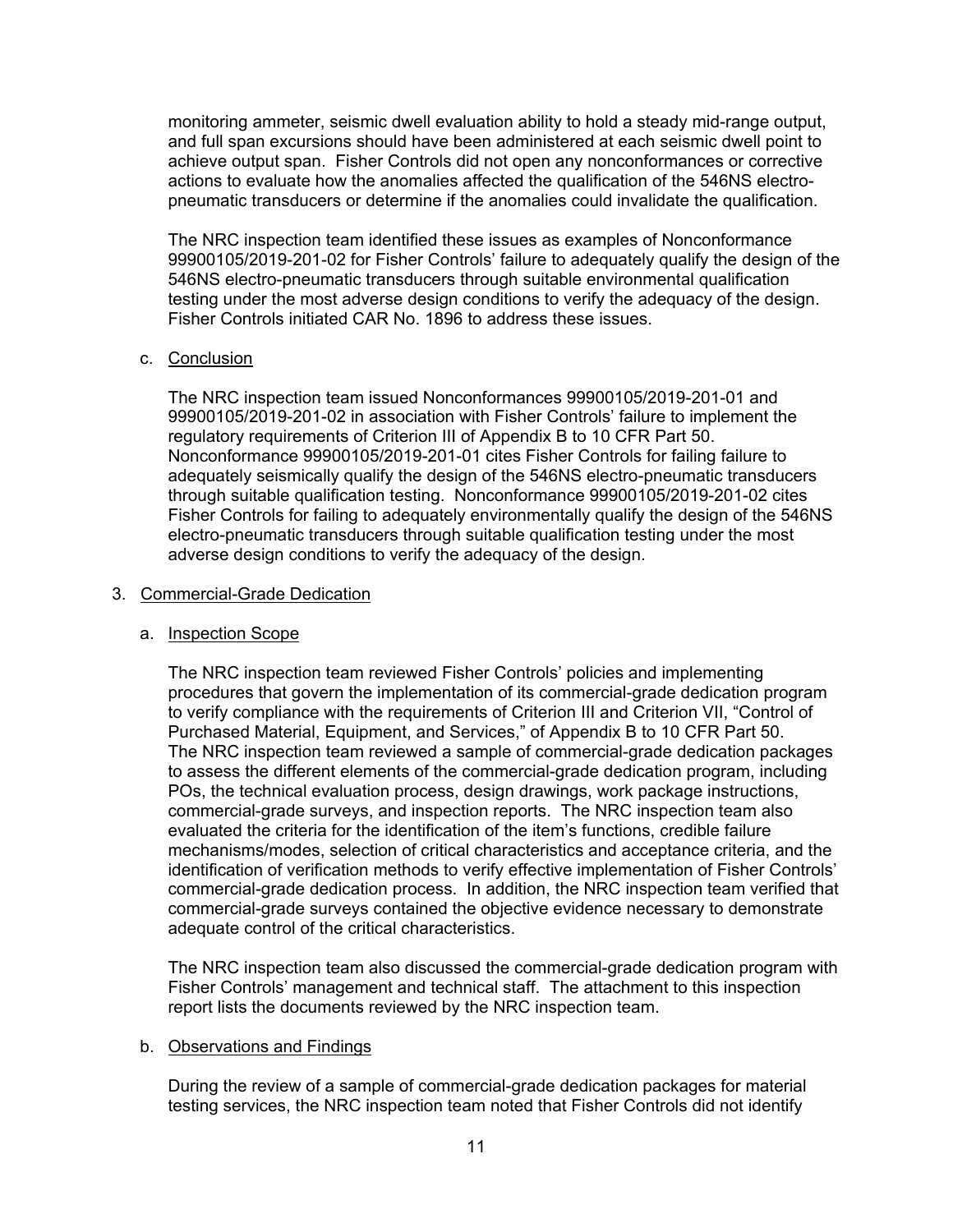training and qualification of personnel and control of measuring and test equipment (M&TE) as critical characteristics in the technical evaluation for material testing services. The NRC inspection team determined this issue to be minor because Fisher Controls did verify these critical characteristics as part of the commercial-grade surveys performed of the material testing suppliers. Fisher Controls initiated CAR No. 1894 to address this issue.

## c. Conclusion

With the exception of the minor issue identified above, the NRC inspection team concluded that Fisher Controls is implementing its commercial-grade dedication program in accordance with the regulatory requirements of Criterion III and Criterion VII of Appendix B to 10 CFR Part 50. Based on the limited sample of documents reviewed, the NRC inspection team also determined that Fisher Controls is implementing its policies and procedures associated with the commercial-grade dedication program. No findings of significance were identified.

## 4. Supplier Oversight

## b. Inspection Scope

The NRC inspection team reviewed Fisher Controls' policies and implementing procedures that govern the implementation of its supplier oversight program to verify compliance with the requirements of Criterion IV, "Procurement Document Control," and Criterion VII of Appendix B to 10 CFR Part 50.

For a sample of POs, the NRC inspection team verified that the POs included, as appropriate: the scope of work, right of access to facilities, and extension of contractual requirements to sub-suppliers. The NRC inspection team also confirmed that the POs adequately invoked the regulatory requirements of Appendix B to 10 CFR Part 50 and 10 CFR Part 21.

For a sample of external audits, the NRC inspection team verified that Fisher Controls had prepared and approved plans that identified the audit scope and applicable checklist criteria before the initiation of the audit activity. The NRC inspection team confirmed that audit reports contained objective evidence of the review of the relevant quality assurance criteria of Appendix B to 10 CFR Part 50. For audits that resulted in findings, the NRC inspection team verified that the supplier had established a plan for corrective action and that Fisher Controls had reviewed and approved the corrective action and verified its satisfactory completion and proper documentation. In addition, the NRC inspection team confirmed that the qualified and approved suppliers performing safetyrelated work for Fisher Controls were adequately listed on the Nuclear Approved Suppliers List.

The NRC inspection team also discussed the supplier oversight program with Fisher Controls' management and technical staff. The attachment to this inspection report lists the documents reviewed by the NRC inspection team.

## b. Observations and Findings

No findings of significance were identified.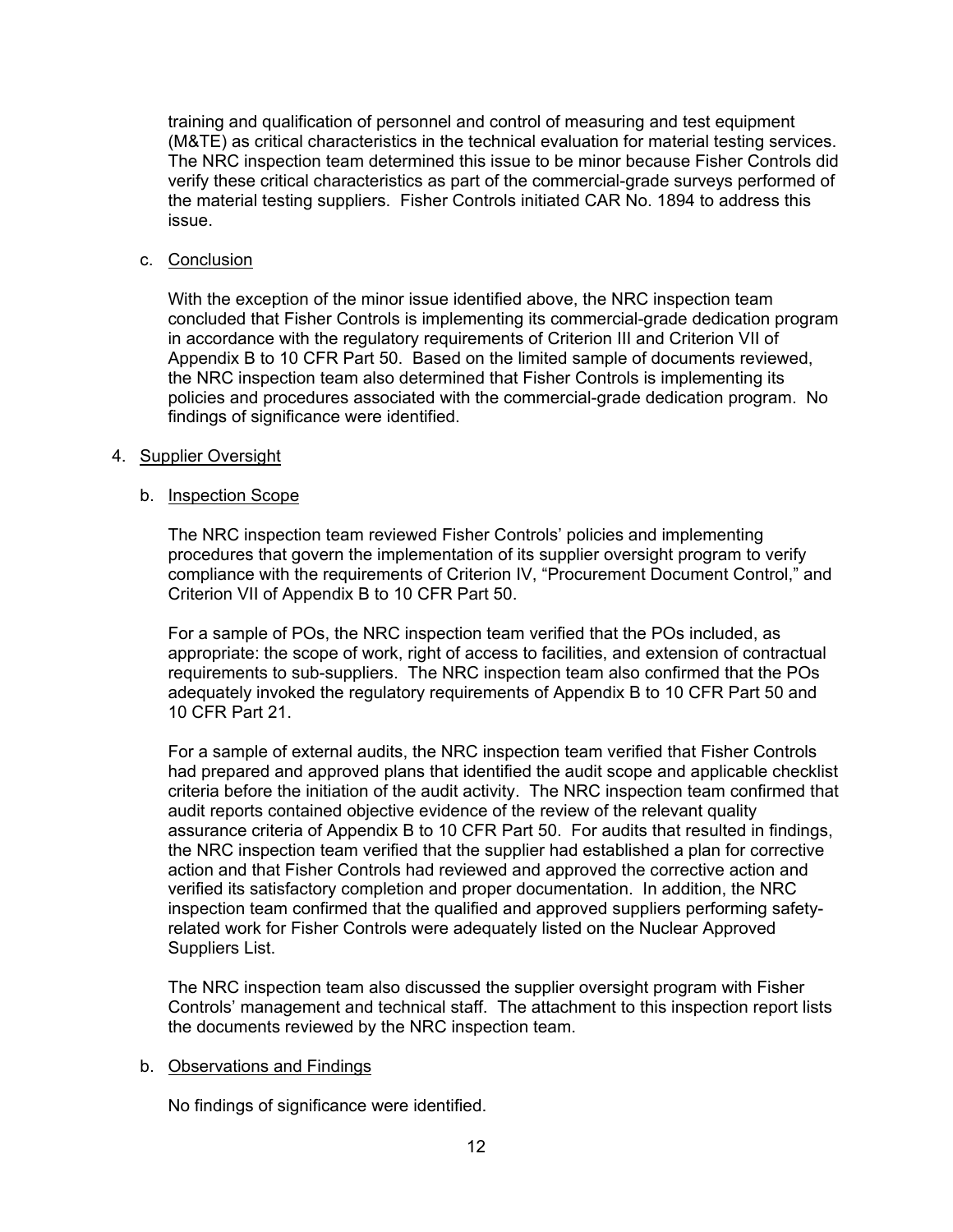## c. Conclusion

The NRC inspection team concluded that Fisher Controls is implementing its supplier oversight program in accordance with the regulatory requirements of Criterion IV and Criterion VII of Appendix B to 10 CFR Part 50. Based on the limited sample of documents reviewed, the NRC inspection team also determined that Fisher Controls is implementing its policies and procedures associated with the supplier oversight program. No findings of significance were identified.

## 5. Material Identification and Traceability

## a. Inspection Scope

The NRC inspection team reviewed Fisher Controls' policies and implementing procedures that govern the implementation of its material identification and traceability program to verify compliance with the regulatory requirements of Criterion VIII, "Identification and Control of Material, Parts, and Components," of Appendix B to 10 CFR Part 50.

The NRC inspection team performed a walk-down of the following areas at Fisher Controls' manufacturing facility: receipt and final inspection, fabrication and storage, testing, and nonconforming material storage. The NRC inspection team confirmed that materials were adequately identified with Fisher Controls' unique identification code, which is traceable to the POs and vendor certification reports. The NRC inspection team verified that Fisher Controls' personnel appropriately maintained the material identification and traceability markings during various stages of fabrication.

The NRC inspection team also discussed the material traceability program with Fisher Controls' management and technical staff. The attachment to this inspection report lists the documents reviewed by the NRC inspection team.

## b. Observations and Findings

No findings of significance were identified.

# c. Conclusions

The NRC inspection team concluded that Fisher Controls is implementing its material identification and traceability program in accordance with the regulatory requirements of Criterion VIII of Appendix B to 10 CFR Part 50. Based on the limited sample of documents reviewed, the NRC inspection team also determined that Fisher Controls is implementing its policies and procedures associated with the material identification and traceability program. No findings of significance were identified.

# 6. Manufacturing Control

## a. Inspection Scope

The NRC inspection team reviewed Fisher Controls' policies and implementing procedures that govern the implementation of its manufacturing control program to verify compliance with the regulatory requirements of Criterion IX, "Control of Special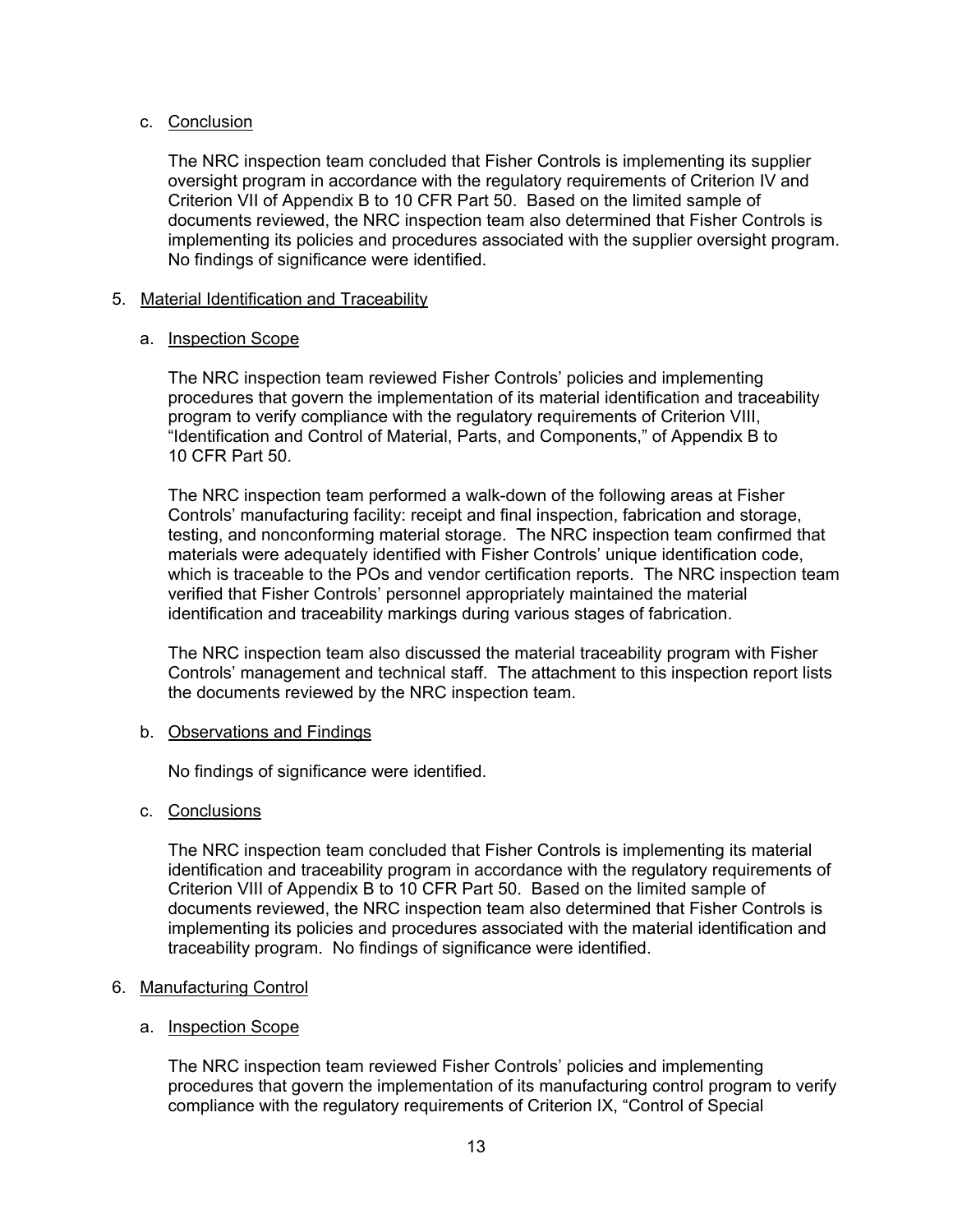Processes," of Appendix B to 10 CFR Part 50 and with the applicable requirements of Section III, Section V, "Nondestructive Examination," and Section IX, "Welding, Brazing and Fusing Qualifications," of the ASME B&PV Code, and the American Society for Nondestructive Testing (ASNT) SNT-TC-1A, "Personnel Qualification and Certification in Nondestructive Testing."

During the week of the inspection, welding and non-destructive testing (NDT) activities were not being performed on components destined for any U.S. nuclear power plant. As such, the NRC inspection team reviewed a sample of completed weld procedure specifications (WPS) and supporting procedure qualification records (PQRs). The NRC inspection team verified that the applicable welding data was adequately recorded in the WPSs and PQRs (e.g., procedures used, type of weld filler material, etc.). The NRC inspection team also performed a walk-down of the weld storage area and confirmed that weld filler materials were adequately controlled to prevent degradation, inadvertent use, or loss of traceability. The weld filler materials were kept in containers and ovens at specified temperatures to control moisture, as applicable, and the environmental condition of the weld filler material storage facility was adequately controlled. The temperature indications for the storage areas were all within calibration periodicity.

The NRC inspection team also reviewed the associated welder performance qualification records and confirmed that the welders had completed the required training and had maintained their qualifications in accordance with the applicable Fisher Controls procedures. The NRC inspection team also verified that Fisher Controls' procedure for welder qualification meets the applicable requirements of Sections III and IX of the ASME B&PV Code.

In addition, the NRC inspection team reviewed a sample of procedures and test reports associated with liquid penetrant testing, Level II and Level III inspector qualifications, and the calibration certificates of the M&TE. The NRC inspection team confirmed that the NDT personnel were qualified in accordance with the requirements of ASNT SNT-TC-1A.

The NRC inspection team also discussed the manufacturing control program with Fisher Controls' management and technical staff. The attachment to this inspection report lists the documents reviewed by the NRC inspection team.

b. Observation and Findings

No findings of significance were identified.

## c. Conclusion

The NRC inspection team concluded that Fisher Controls is implementing its manufacturing control program in accordance with the regulatory requirements of Criterion IX of Appendix B to 10 CFR Part 50. Based on the limited sample of documents reviewed, the NRC inspection team also determined that Fisher Controls is implementing its policies and procedures associated with the manufacturing control program. No findings of significance were identified.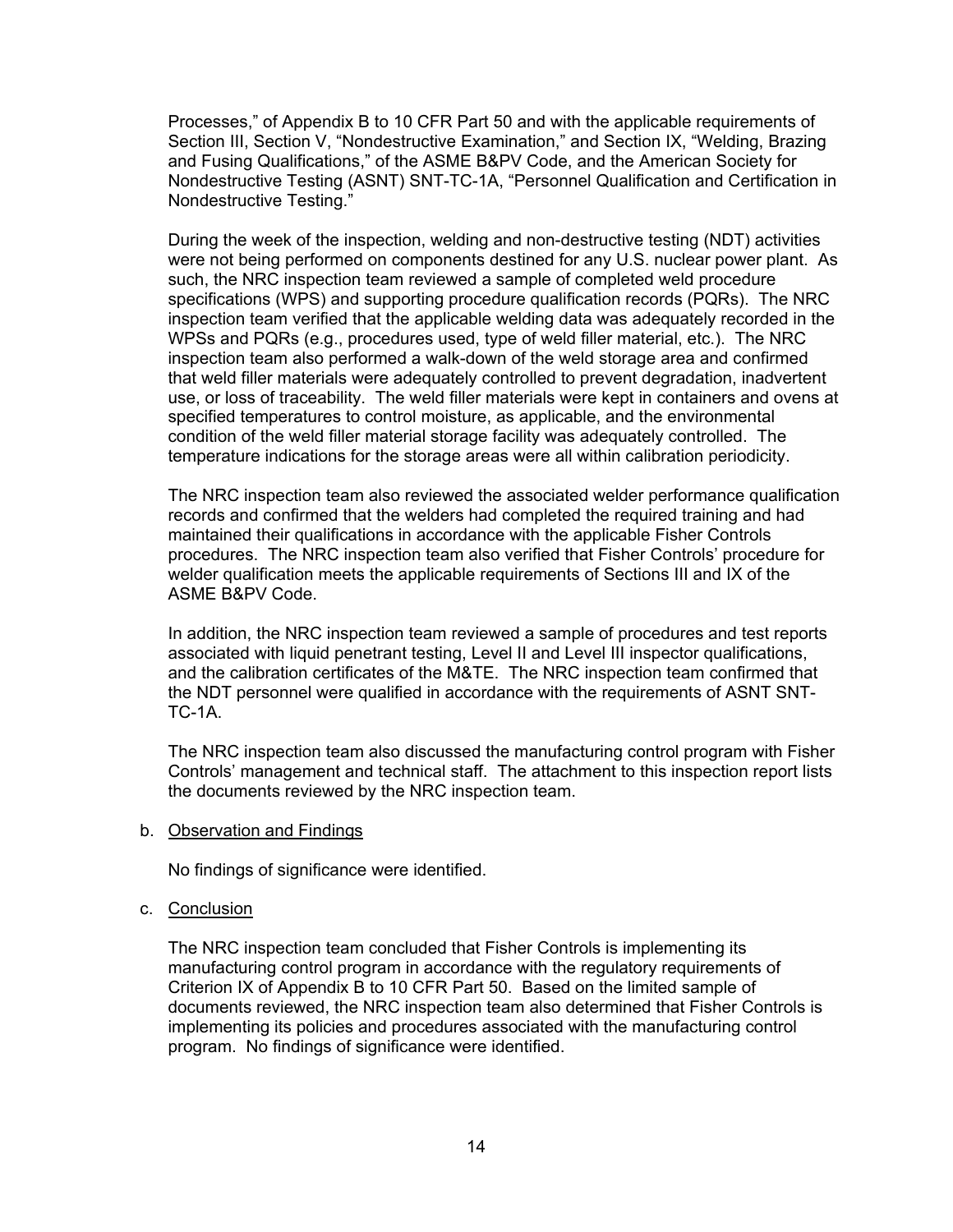# 7. Test Control

## a. Inspection Scope

The NRC inspection team reviewed Fisher Controls' policies and implementing procedures that govern the implementation of its test control program to verify compliance with the requirements of Criterion XI, "Test Control," of Appendix B to 10 CFR Part 50.

During the week of the inspection, testing activities were not being performed on safetyrelated components destined for any U.S. nuclear power plant. As such, the NRC inspection team selected four completed assembly and test records (ATRs). The NRC inspection team verified the ATRs of safety-related valves shipped to domestic nuclear power plants documented the required qualitative and quantitative acceptance criteria and confirmed the test activity was performed in accordance with Fisher Controls' test procedure, conducted by a qualified assembler/test personnel, using calibrated M&TE, and the test results independently verified by a Quality Control inspector and witnessed by the Authorized Nuclear Inspector.

The NRC inspection team discussed the test control program with Fisher Controls' management and technical staff. The attachment to this inspection report lists the documents reviewed by the NRC inspection team.

## b. Observations and Findings

During the review of the water analysis report for the month of October 2019, the NRC inspection team noted that the water conductivity value exceeded the acceptance criteria as required by Fisher Controls' Manufacturing Procedure (FMP) No. 12B3, "Deionized Water - Testing and Control in compliance with NQA-1-1994 and ASME N45.2.1-1980," Revision 8, dated April 29, 2013. FMP-12B3 stipulates the water specification requirements for the acceptance of deionized water used for hydrostatic test of safetyrelated valves.

Upon further discussion with Fisher Controls' staff, the NRC inspection team learned that the water analysis discrepancy was an isolated incident since the previous water analysis results were within acceptance criteria of FMP-12B3 and that no safety-related valves had been hydrostatically tested during the month of October. In addition, Fisher Controls provided the NRC inspection team with water analysis reports from September 2018 through October 2019, as well as the nuclear test gage calibration log sheets for review. The nuclear test gage calibration log sheet documents the pressure gage serial number that was calibrated pre and post-test, with the valve serial number and the customer's PO number for traceability. Upon review of the additional information, the NRC inspection team confirmed that the October 2019 water analysis report was an isolated incident and that deionized water had not been used for hydrostatic testing of safety-related valves. The NRC inspection team determined this issue to be minor because Fisher Controls did not use the deionized water for testing of safety-related valves. Fisher Controls initiated CAR No.1893 to address this issue.

No findings of significance were identified.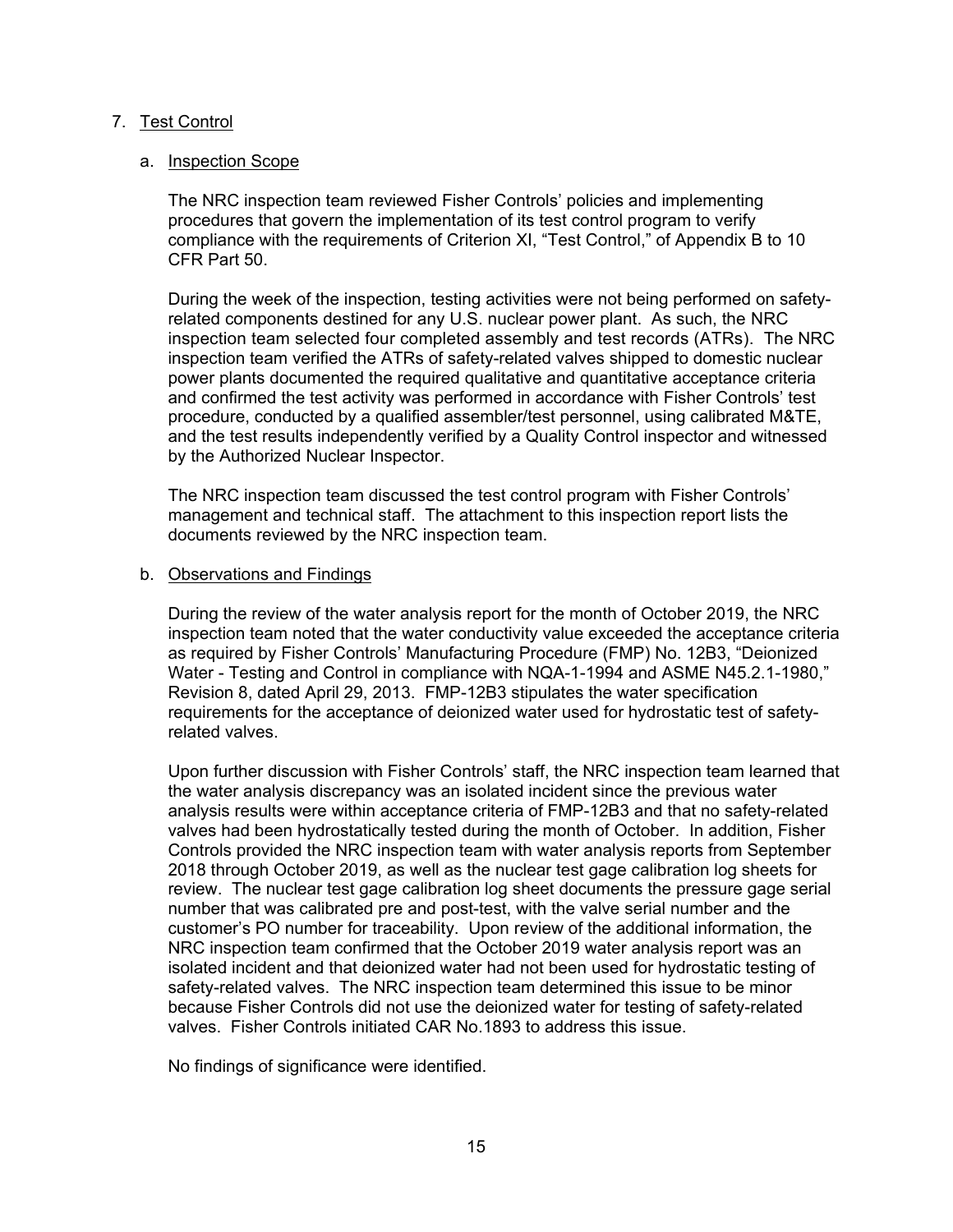## c. Conclusion

With the exception of the minor issue identified above, the NRC inspection team concluded that Fisher Controls is implementing its test control program in accordance with the regulatory requirements of Criterion XI of Appendix B to 10 CFR Part 50. Based on the limited sample of documents reviewed, the NRC inspection team also determined that Fisher Controls is implementing its policies and procedures associated with the test control program. No findings of significance were identified.

## 8. Control of Measuring and Test Equipment

## a. Inspection Scope

The NRC inspection team reviewed Fisher Controls' policies and implementing procedures that govern the implementation of its M&TE program to verify compliance with the requirements of Criterion XII, "Control of Measuring and Test Equipment," of Appendix B to 10 CFR Part 50.

For a sample of M&TE, the NRC inspection team verified that the M&TE had the appropriate calibration stickers and current calibration dates, including the calibration due date. The NRC inspection team also verified that M&TE had been calibrated, adjusted, and maintained at prescribed intervals prior to use. The calibration records associated with the M&TE indicated the as-found or as-left conditions, accuracy required, calibration results, calibration dates, the due date for recalibration, and the applicable National Institute of Standards and Technology traceable reference equipment used in the calibration.

The NRC inspection team also verified that when M&TE is found to be out of tolerance when being calibrated, or when the M&TE is lost, Fisher Controls initiates a nonconformance report (NCR) to identify items that have been accepted using this equipment since the last valid calibration date and to perform an extent of condition evaluation. In addition, the NRC inspection team performed a walk-down of Fisher Controls' calibration laboratory to ensure that equipment located in the M&TE storage area, the M&TE hold area, and inspection and test facility were labeled, handled, and stored in a manner that indicated the calibration status of the instrument and ensured its traceability to calibration test data.

The NRC inspection team also discussed the M&TE program with Fisher Controls' management and technical staff. The attachment to this inspection report lists the documents reviewed by the NRC inspection team.

## b. Observations and Findings

No findings of significance were identified.

# c. Conclusion

The NRC inspection team concluded that Fisher Controls is implementing its M&TE program in accordance with the regulatory requirements of Criterion XII of Appendix B to 10 CFR Part 50. Based on the limited sample of documents reviewed, the NRC inspection team also determined that Fisher Controls is implementing its policies and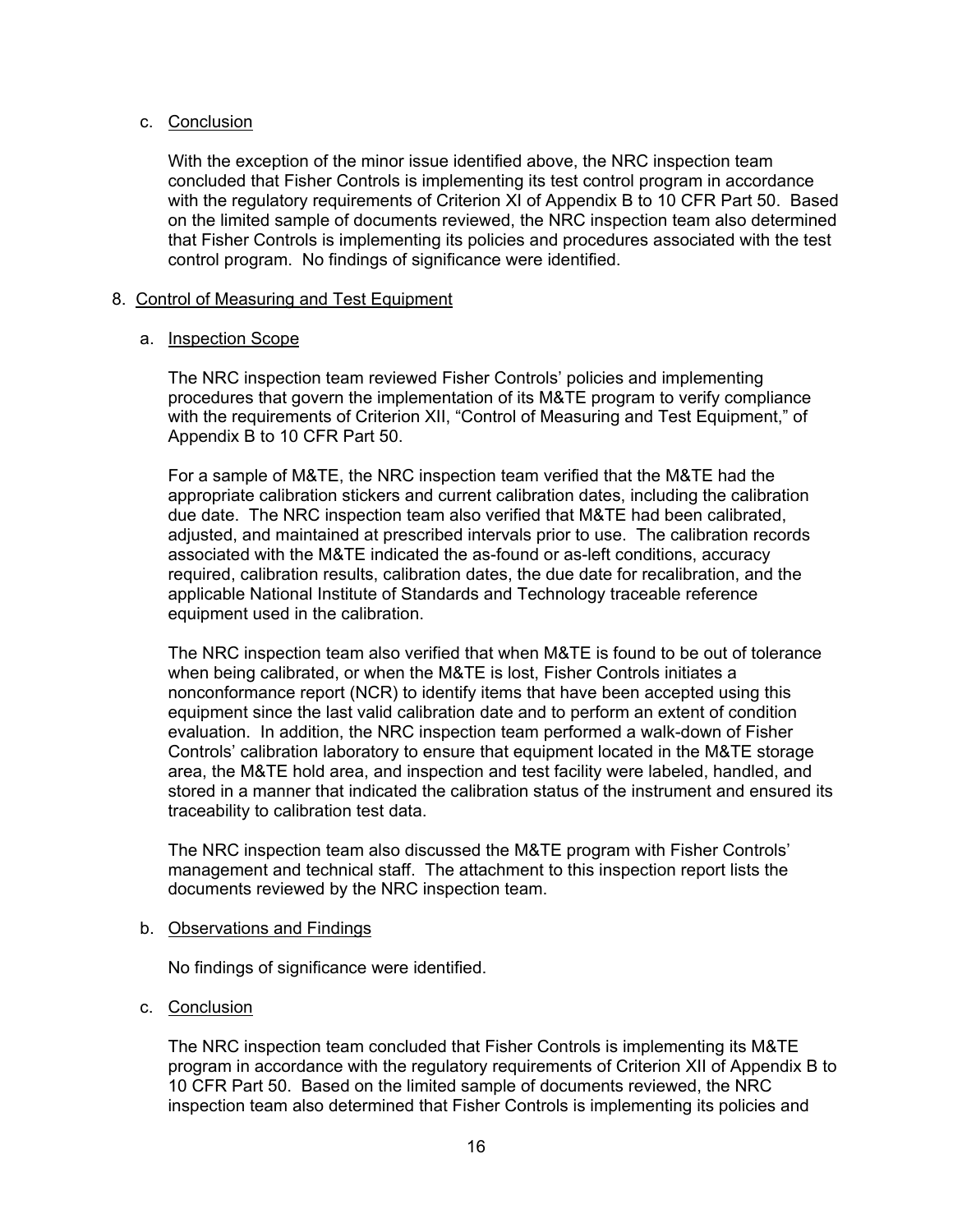procedures associated with the M&TE program. No findings of significance were identified.

## 9. Nonconforming Materials, Parts, or Components and Corrective Action

## a. Inspection Scope

The NRC inspection team reviewed Fisher Controls' policies and implementing procedures that govern the implementation of its nonconforming materials, parts, or components and corrective action programs to verify compliance with the requirements of Criterion XV, "Nonconforming Materials, Parts, or Components," and Criterion XVI, "Corrective Action," of Appendix B to 10 CFR Part 50.

For a sample of NCRs, the NRC inspection team verified that Fisher Controls: (1) dispositioned the NCRs in accordance with the applicable procedures, (2) documented an appropriate technical justification for various dispositions, and (3) took adequate corrective action with regard to the nonconforming items.

Similarly, for a sample of CARs, the NRC inspection team verified that Fisher Controls: (1) ensured that conditions adverse to quality and significant conditions adverse to quality were promptly identified and corrected, (2) adequately documented and described conditions adverse to quality and significant conditions adverse to quality; (3) conducted an appropriate analysis of the cause of these conditions and took corrective actions taken to prevent recurrence, as applicable; (4) provided direction for review and approval by the responsible authority; (5) described the current status of the corrective actions; and (6) took follow-up actions to verify timely and effective implementation of the corrective actions.

The NRC inspection team also discussed the nonconforming materials, parts, or components and corrective action programs with Fisher Controls' management and technical staff. The attachment to this inspection report lists the documents reviewed by the NRC inspection team.

## b. Observations and Findings

## Corrective Action Associated with Nonconformance No. 99900105/2015-201-01

Following the April 2015 NRC inspection of Fisher Controls, the NRC issued Nonconformance 99900105/2015-201-01 for Fisher Controls' failure to ensure that conditions adverse to quality were promptly identified and corrected, and for their failure to ensure that significant conditions adverse to quality were corrected to preclude repetition. Specifically, Fisher Controls failed to: (1) provide adequate corrective action in response to Notice of Nonconformance (NON) 99900105/2011-201-05 related to Fisher Controls' failure to adopt a Corrective Action Program that meets the requirements of Criterion XVI of Appendix B to 10 CFR Part 50; (2) failed to ensure that the corrective actions taken for CAR No. 1551, dated April 9, 2012, related to a significant condition adverse to quality, were sufficient to preclude repetition; and (3) ensure that the corrective actions taken for CAR No. 1697, dated June 30, 2014, were adequate.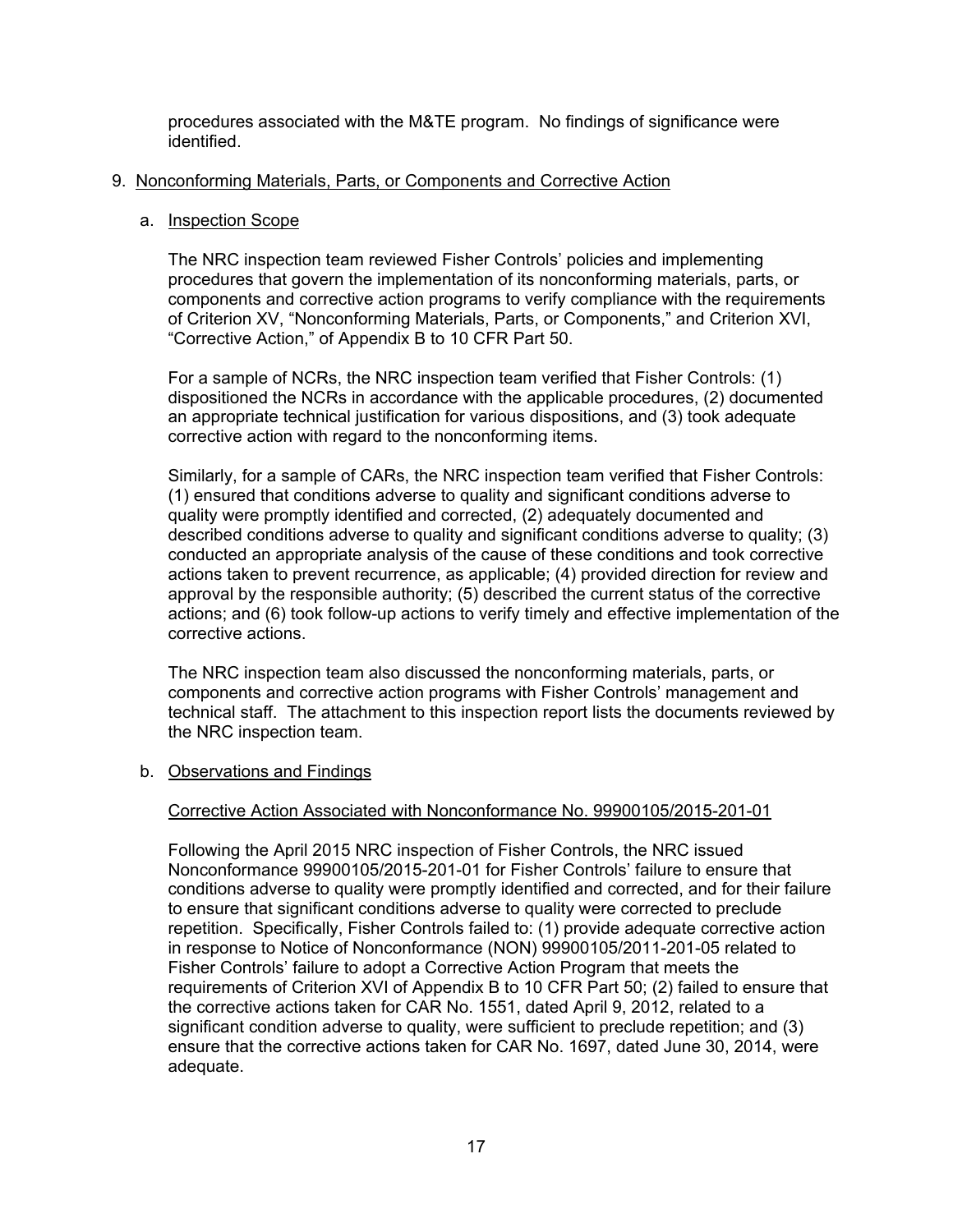In its responses dated June 15, 2015 and August 12, 2015 (ADAMS Accession Nos. ML15190A242 and ML15259A519, respectively), Fisher Controls stated that it had initiated three CARs: 1744 (issue No. 1 above), 1745 (issue No. 2 above), and 1752 (issue No. 3 above) to address the NON. CAR No. 1744 directed Fisher Controls to update its corrective action procedure to include a clear definition of significant condition adverse to quality, along with a differentiated processing requirement from that for conditions adverse to quality. In addition, the corrective action procedure was revised to ensure appropriate levels of management are notified. CAR No. 1745 directed Fisher Controls to develop a corrective action review board process for each significant condition adverse to quality. CAR No. 1752 directed Fisher Controls to develop an engineer standard that would contain the radiation capabilities of elastomers used in the nuclear applications by Fisher Controls.

The NRC inspection team reviewed the documentation that provided objective evidence that all corrective actions were completed and adequately implemented. The NRC inspection team confirmed that the corrective action procedure was updated, the corrective action review board was established, and Engineering Standard (ES) No. 63, "Elastomeric Material Radiation information for use in Nuclear Design," Revision A, dated October 14, 2015, was created. The NRC inspection team also confirmed that both the updated corrective action procedure and ES No. 63, as well as the corrective action review board are being adequately implemented. Based on this review and interviews with Fisher Controls' staff, the NRC inspection team closed NON 99900105/2015-201-01.

No findings of significance were identified.

c. Conclusion

The NRC inspection team concluded that Fisher Controls is implementing its nonconforming materials, parts, or components and corrective action programs in accordance with the regulatory requirements of Criterion XV and Criterion XVI of Appendix B to 10 CFR Part 50. Based on the limited sample of documents reviewed, the NRC inspection team also determined that Fisher Controls is implementing its policies and procedures associated with the control of nonconforming materials, parts, or components and corrective action. No findings of significance were identified.

# 10. Entrance and Exit Meetings

On November 4, 2019, the NRC inspection team discussed the scope of the inspection with Mr. Rande Jones, Plant Manager, and other members of Fisher Controls' management and technical staff. On November 8, 2019, the NRC inspection team presented the inspection results and observations during an exit meeting with Ms. Stephanie Bouder, Vice-President of Operations for the Americas, and other members of Fisher Controls' management and technical staff. On November 26, 2019, the NRC inspection team conducted a re-exit meeting via a teleconference call with Mr. Joseph Clos, Quality Assurance (QA) Manager, and Mr. Daniel Zuelke, QA Engineering Manager, to present additional inspection results and observations. The attachment to this report lists the attendees of the entrance and both exit meetings, as well as those individuals whom the NRC inspection team interviewed.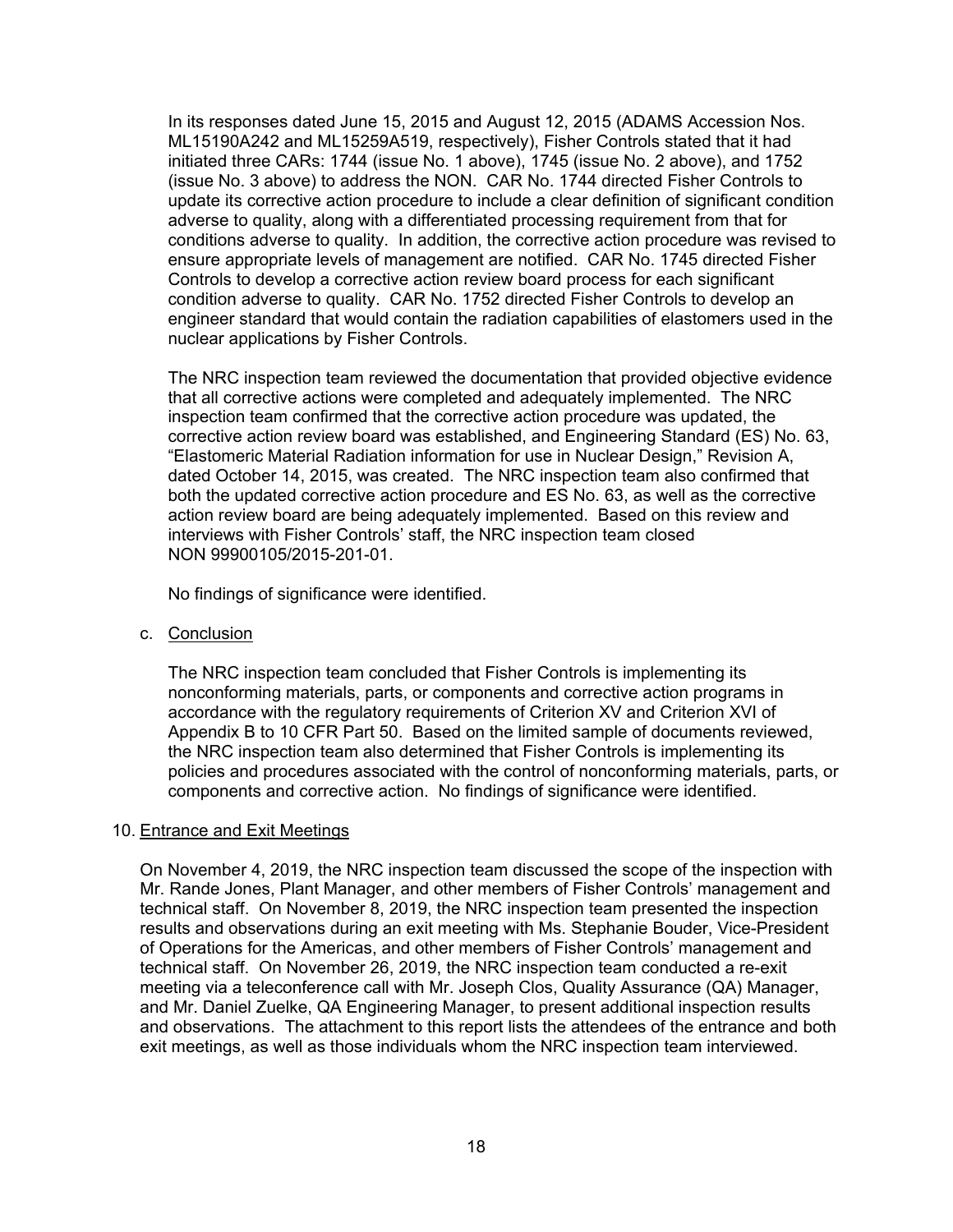# **ATTACHMENT**

# 1. ENTRANCE/EXIT MEETING ATTENDEES

| <b>Name</b>           | <b>Title</b>                                    | <b>Affiliation</b>        | <b>Entrance</b><br><b>Meeting</b> | <b>Exit</b><br><b>Meeting</b> | <b>Re-Exit</b><br><b>Meeting</b> | <b>Interviewed</b> |
|-----------------------|-------------------------------------------------|---------------------------|-----------------------------------|-------------------------------|----------------------------------|--------------------|
| Stephanie Bouder      | <b>Vice-President</b><br>Operations<br>Americas | Fisher<br>Controls        |                                   | X                             |                                  |                    |
| <b>Ben Ahrens</b>     | <b>Director Quality</b><br>Americas             | Fisher<br>Controls        |                                   | X                             |                                  |                    |
| <b>Tim Parrie</b>     | <b>Nuclear Director</b><br>Americas             | <b>Fisher</b><br>Controls |                                   | X                             |                                  |                    |
| Rande Jones           | <b>Plant Manager</b>                            | Fisher<br>Controls        | X                                 | X                             |                                  |                    |
| <b>Darrin Nuese</b>   | Operations<br>Manager                           | Fisher<br>Controls        | X                                 | X                             |                                  |                    |
| <b>Thomas Steven</b>  | <b>Nuclear Valve</b><br><b>Stream Manager</b>   | Fisher<br>Controls        | X                                 | X                             |                                  |                    |
| Jacob Clos            | Quality<br>Assurance (QA)<br>Manager            | <b>Fisher</b><br>Controls | X                                 | X                             | X                                | X                  |
| <b>Andrew Wright</b>  | <b>Quality Control</b><br>(QC) Manager          | Fisher<br>Controls        | X                                 | X                             |                                  | X                  |
| Daniel Zuelke         | <b>QA Engineering</b><br>Manager                | <b>Fisher</b><br>Controls | X                                 | X                             | $\mathsf{X}$                     | X                  |
| Zach Mailahn          | <b>Nuclear</b><br>Engineering<br>Manager        | Fisher<br>Controls        |                                   | X                             |                                  | X                  |
| Adin Mann             | <b>Lead Simulator</b><br>Technology<br>Manager  | Fisher<br>Controls        |                                   |                               |                                  | X                  |
| <b>Trevor Seibold</b> | <b>QC Supervisor</b>                            | Fisher<br>Controls        |                                   |                               |                                  | X                  |
| José Núñez            | Assembly/Testing<br>Supervisor                  | Fisher<br>Controls        |                                   |                               |                                  | X                  |
| Jay Jackson           | Paint Supervisor                                | Fisher<br>Controls        |                                   |                               |                                  | X                  |
| <b>Jason Russell</b>  | <b>Quality Engineer</b>                         | Fisher<br>Controls        | X                                 | X                             |                                  | X                  |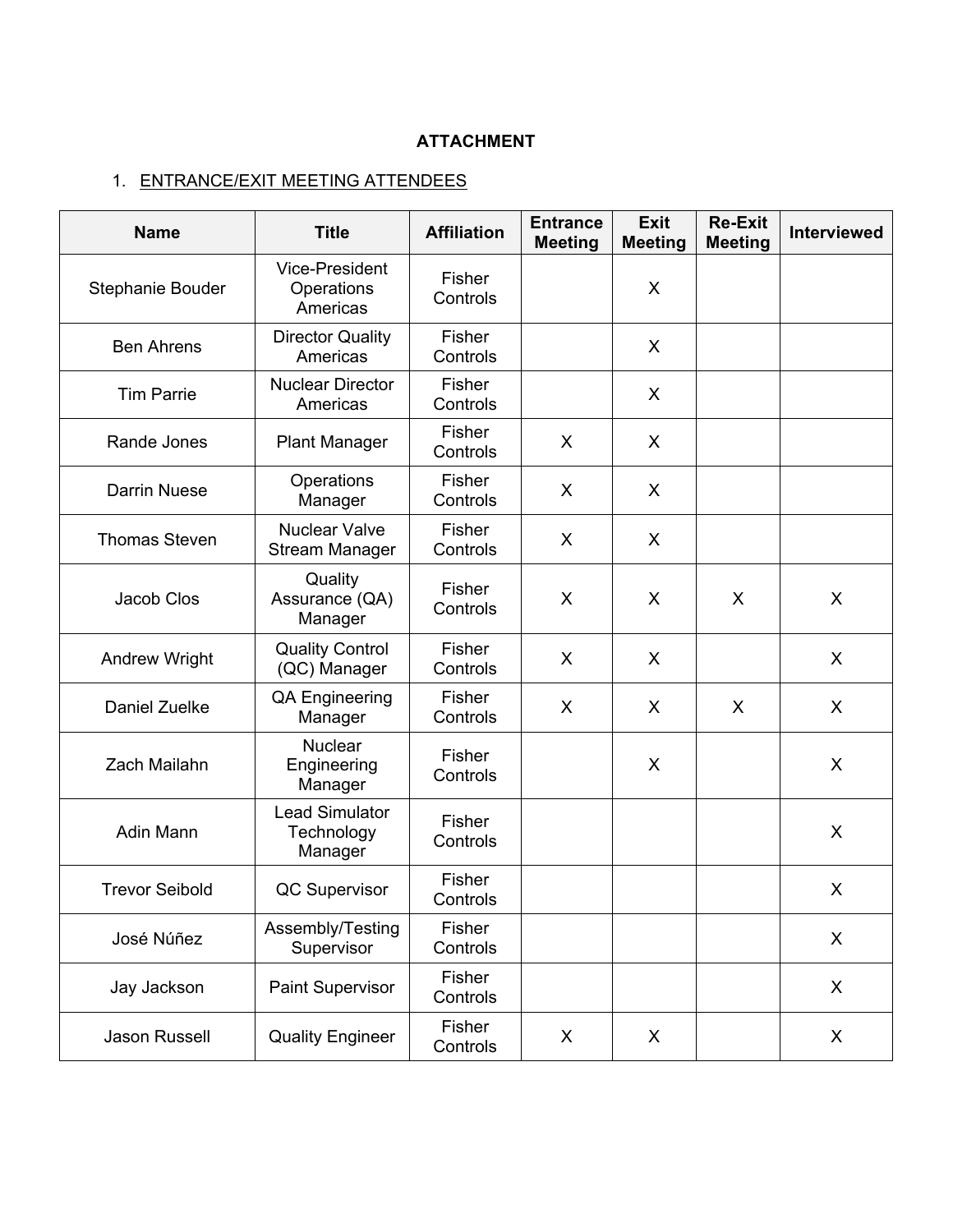| <b>Name</b>          | <b>Title</b>                                  | <b>Affiliation</b>        | <b>Entrance</b><br><b>Meeting</b> | <b>Exit</b><br><b>Meeting</b> | <b>Re-Exit</b><br><b>Meeting</b> | Interviewed |
|----------------------|-----------------------------------------------|---------------------------|-----------------------------------|-------------------------------|----------------------------------|-------------|
| <b>Ronald Cook</b>   | <b>Quality Engineer</b>                       | Fisher<br>Controls        |                                   |                               |                                  | X           |
| Mike Ketchum         | <b>Quality Engineer</b>                       | Fisher<br>Controls        |                                   |                               |                                  | $\sf X$     |
| John Brones          | QC Technician                                 | Fisher<br>Controls        |                                   |                               |                                  | X           |
| <b>Ethan Haughey</b> | Project Manager                               | Fisher<br>Controls        |                                   |                               |                                  | X           |
| Aaron Wogan          | <b>Nuclear Value</b><br><b>Stream Planner</b> | <b>Fisher</b><br>Controls |                                   |                               |                                  | X           |
| Eric McReynolds      | Level III                                     | <b>Fisher</b><br>Controls |                                   |                               |                                  | X           |
| <b>Justin Love</b>   | Paint Applicator                              | <b>Fisher</b><br>Controls |                                   |                               |                                  | X           |
| Deanna Daters        | <b>Weld Shop</b><br>Scheduler                 | Fisher<br>Controls        |                                   |                               |                                  | $\sf X$     |
| Yamir Diaz-Castillo  | <b>Inspection Team</b><br>Leader              | <b>NRC</b>                | X                                 | X                             | $\sf X$                          |             |
| Andrea Keim          | Inspector                                     | <b>NRC</b>                | X                                 | $\mathsf{X}$                  | $\sf X$                          |             |
| Raju Patel           | Inspector                                     | <b>NRC</b>                | X                                 | X                             |                                  |             |
| Nicholas Savwoir     | Inspector                                     | <b>NRC</b>                | X                                 | X                             | X                                |             |
| Jeffrey Jacobson     | <b>Senior NRC Staff</b>                       | <b>NRC</b>                |                                   |                               | X                                |             |
| Kerri Kavanagh       | <b>Branch Chief</b>                           | <b>NRC</b>                |                                   | $X^*$                         | X                                |             |

\*by phone

# 2. INSPECTION PROCEDURES USED

Inspection Procedure (IP) 36100, "Inspection of 10 CFR Part 21 and Programs for Reporting Defects and Noncompliance," dated May 16, 2019.

IP 43002, "Routine Inspections of Nuclear Vendors," dated January 27, 2017.

IP 43004, "Inspection of Commercial-Grade Dedication Programs," dated January 27, 2017.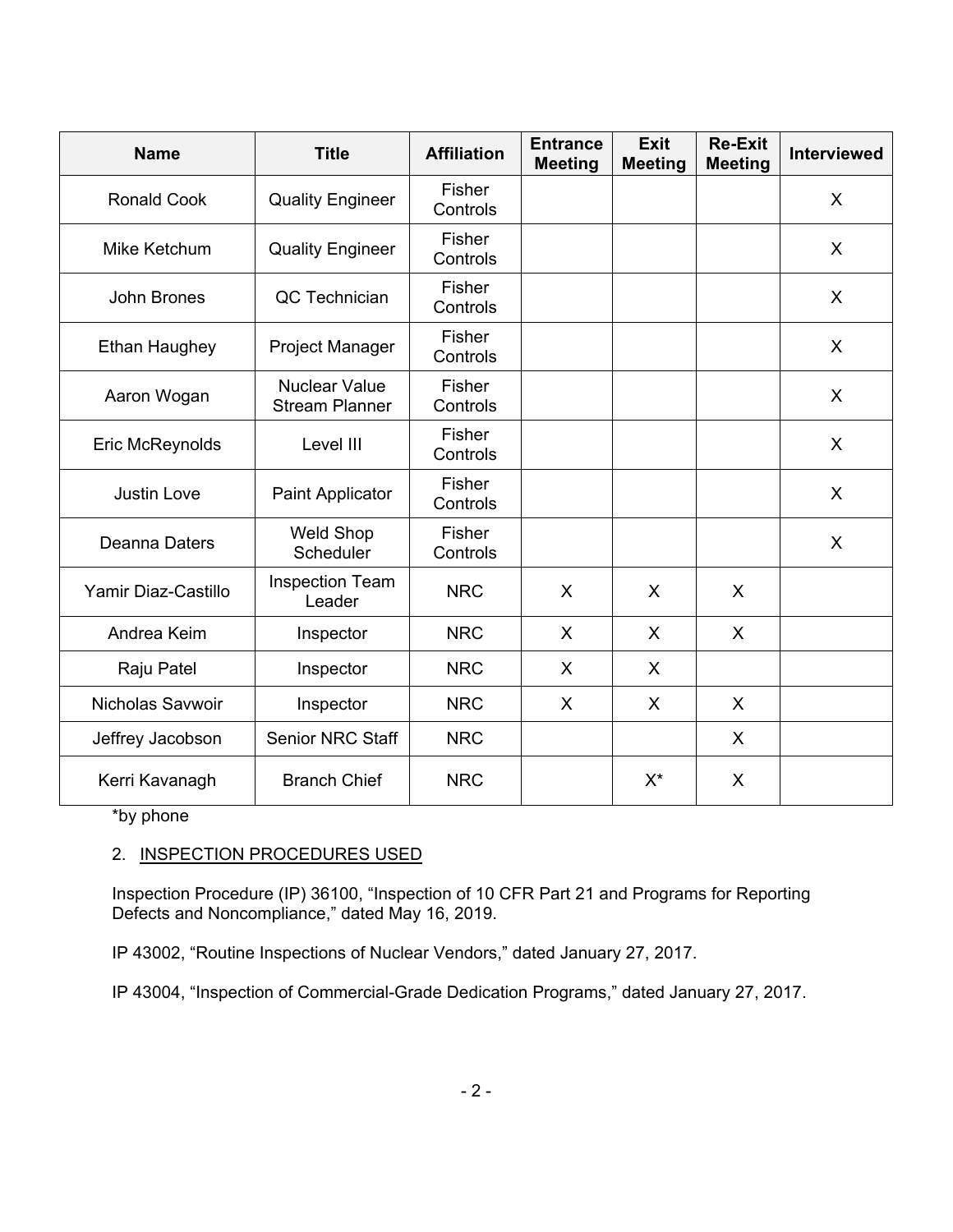# 3. LIST OF ITEMS OPENED, CLOSED, AND DISCUSSED

| <b>Item Number</b>   | <b>Status</b> | <b>Type</b>                       | <b>Description</b>   |
|----------------------|---------------|-----------------------------------|----------------------|
| 99900105/2015-201-01 | <b>CLOSED</b> | Notice of<br>Nonconformance (NON) | <b>Criterion XVI</b> |
| 99900105/2019-201-01 | <b>OPENED</b> | <b>NON</b>                        | <b>Criterion III</b> |
| 99900105/2019-201-02 | <b>OPENED</b> | <b>NON</b>                        | <b>Criterion III</b> |

# 4. DOCUMENTS REVIEWED

# Policies and Procedures

- Fisher Controls International, LLC's Nuclear Quality Assurance Manual, Revision 16, dated March 8, 2019
- Engineering Procedure (EP) 9, "A Guide to Nuclear Qualification," Revision EU, dated May 13, 2019
- EP 63, "Elastomeric Material Radiation information for use in Nuclear Design," Revision A, dated October 14, 2015
- Engineering Standard (ES) 2, "Method for Revising Drawings and Other Engineering Documents," Revision EU, dated May 13, 2019
- ES 93, "Nuclear Valve Design Reports ASME B&PV Code, Section III, Nuclear Power Plant Components," Revision R, dated August 17, 2017
- ES 118, "Design Verification Requirements for Valve and Regulator Components," Revision N, dated September 10, 2008
- ES 119, "Design Control Requirements," Revision AD, dated September 5, 2019
- ES 172, "Qualification and Duties of Personnel Engaged in ASME B&PV Code Section III, Certifying Activities," Revision L, dated October 31, 2018
- ES 192, "Engineering Change Request Procedure," Revision AG, dated November 6, 2019
- ES 243, "Control Standard for Calibration and Use of Research and Engineering Lab Test and Measuring Equipment," Revision G, dated May 31, 2016
- ES 256, "Code and Specification Reconciliation for Nuclear Service Replacement Parts & Components," Revision C, dated August 25, 2008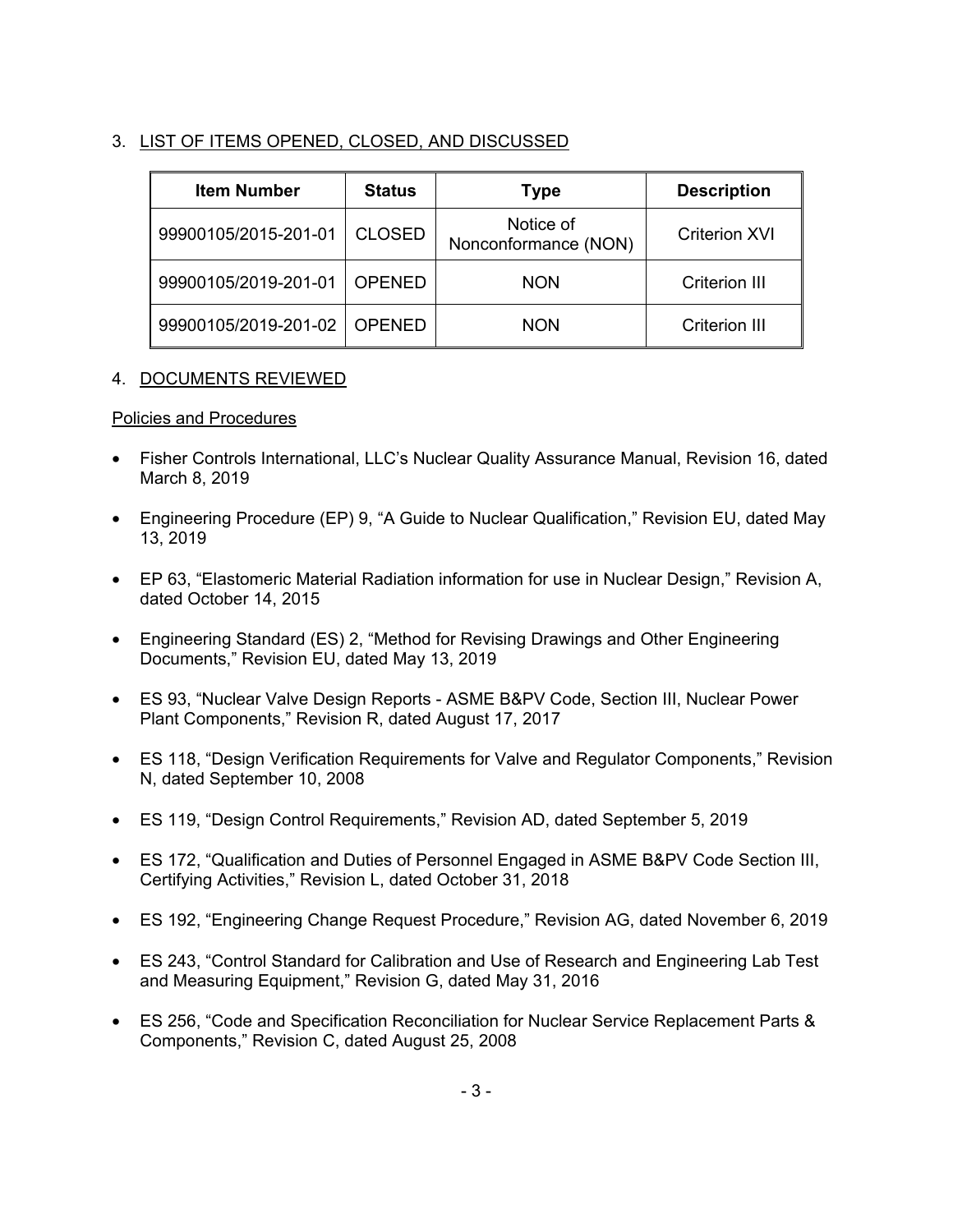- Fisher Controls' General Specification (FGS) 4L5, "Seat Leak Tests for Control Valves," Revision AQ, dated April 15, 2016
- FGS 15B15.5, "Reporting of Potential Defects and Noncompliance in Accordance with 10 CFR Part 21, US Code of Federal Regulations," Revision F, dated April 19, 2018
- Fisher Controls' Manufacturing Procedure (FMP) 2A11, "Engineering Change Request Notification Process," Revision 4, dated December 9, 2016
- FMP 2C6, "Operational Test for Piston and Diaphragm Actuated Valves on Sliding Stem and Rotary Valves," Revision 8, dated December 9, 2013
- FMP 2C2.11, "Valve Closure Test Procedure," Revision 3, dated March 4, 1982
- FMP 2C14, "Operational Testing of AP1000 Nuclear Valves," Revision 11, dated April 28, 2017
- FMP 2G12, "Radiographic Examination Procedure for Welds, Forgings, and Bar," Revision 18, dated June 4, 2012
- FMP 2G30, "Fluorescent Dye Water-Washable Liquid Penetrant Inspection," Revision 10, dated August 14, 2019
- FMP 2G30.3, "Visible Dye Water-Washable Liquid Penetrant Inspection," Revision 10, dated August 14, 2019
- FMP 2G31, "Dry Powder Magnetic Particle Inspection," Revision 9, dated December 14, 2018
- FMP 2H1, "Pressure Gauge Calibration," Revision 24, dated September 28, 2017
- FMP 2H2, "Procedure for Control and Calibration of Gauges, Measurement Equipment and Examination Equipment," Revision 61, dated July 12, 2019
- FMP 2H8, "Welding Machine Calibration Verification," Revision 9, dated November 28, 2018
- FMP 2J1, "Nondestructive Testing Personnel Qualification and Certification," Revision 33, dated October 22, 2019
- FMP2J2, "Qualification of Assembly/Assembly Test Personnel," Revision 13, dated July 29, 2014
- FMP 2K1, "Supplier Evaluation NCA 3800 and Appendix B Material Organizations," Revision 19, dated December 21, 2017
- FMP 2K1.6, "Certification of Unqualified Source Material as ASME Code Material," Revision 4, dated December 21, 2017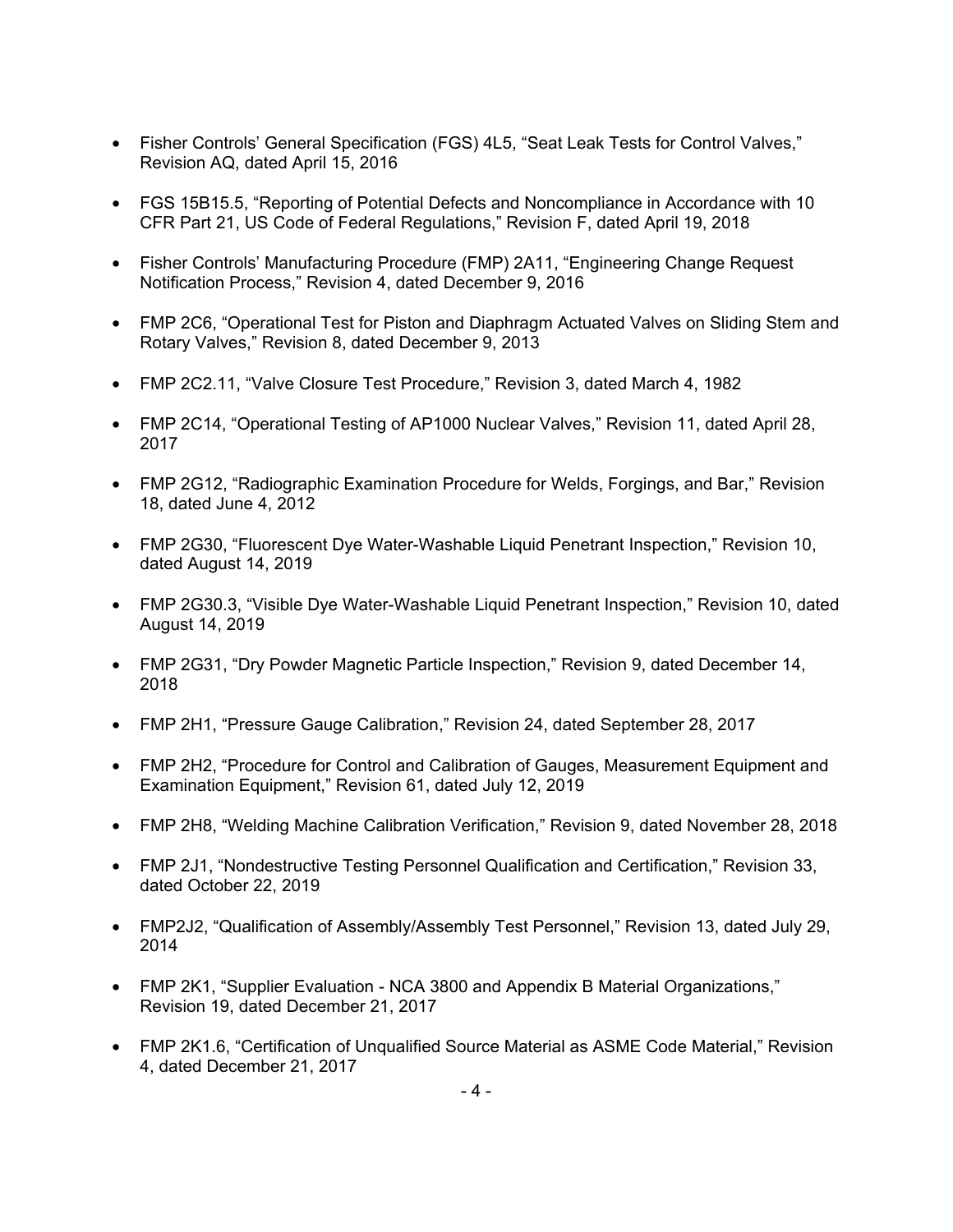- FMP 2K9, "Procedure for Corrective Action," Revision 30, dated July 26, 2017
- FMP 2K27.3, "Control of M&TE Commercial Grade Items to be Dedicated for Use in Nuclear Applications," Revision 11, dated August 20, 2019
- FMP 2K29, "Processing of Nonconforming Materials and Items," Revision 20, dated September 6, 2017
- FMP 20A22, "Work Instruction Material Review Board Process," Revision 2, dated May 19, 2015
- FMP 2K37, "Supplier Checklists 10 CFR Part 50 Appendix B," Revision 7, dated August 4, 2015
- FMP 2K37.1, "Supplier Checklists 10 CFR Part 50 Appendix B Software," Revision 0, dated 2013
- FMP 2K43, "Supplier Evaluation Commercial Grade Survey," Revision 5, dated October 24, 2019
- FMP 2K43.1, "Supplier Evaluation Survey (code), Commercial Grade Survey Calibration Services," Revision 5, dated November 5, 2015
- FMP 2K43.1.1, "Supplier Evaluation Accreditation Calibration Services," Revision 5, dated August 29, 2019
- FMP 2K43.2, "Supplier Evaluation Survey (code), Commercial Grade Survey Laboratory Services," Revision 3, dated May 22, 2013
- FMP 2Q12, "Nuclear Order Processing System Determination of Project/Order Processing Requirements," Revision 14, dated March 26, 2019
- FMP 2Q19, "Nuclear Order Processing System Change Order Processing," Revision 9, dated September 15, 2016
- FMP 2Q23, "Reconciliation of ASME Section III, Division 1 Replacement Orders," Revision 9, dated September 18, 2017
- FMP 2S9, "Control of Shop Orders Through Production," Revision 14, February 20, 2019
- FMP 2S18, "Heat Number Marking," Revision 1, dated December 5, 2018
- FMP 5A1, "Control of Covered Welding Electrodes," Revision 12, dated March 17, 2014
- FMP 5A3, "Storage and Handling of Submerged Arc Fluxes," Revision 0, dated February 13, 2015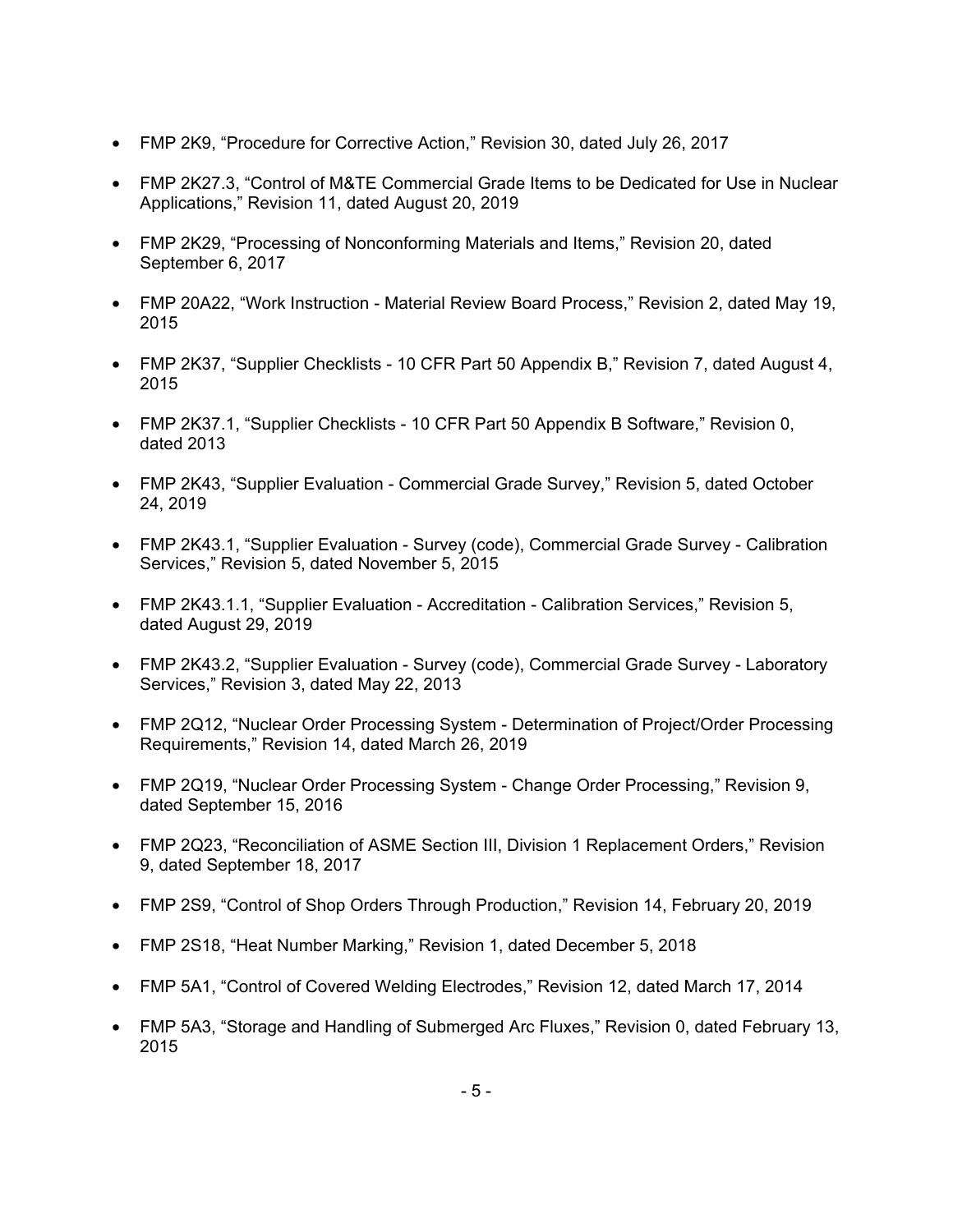- FMP 5A4, "Control of Bare Filler Material," Revision 1, dated August 29, 2017
- FMP 5B5, "Test and Evaluation Requirements for Welder Performance Qualification Tests," Revision 8, dated November 10, 2014
- FMP 5C76.2, "GTAW/SMAW, P10H P10H, BMT = 3/18 8", (Ferralium 255), Revision 4, dated January 17, 2014
- FMP 12B3, "Deionized Water Testing and Control in compliance with NQA-1-1994 and ASME N45.2.1-1980," Revision 8, dated April 29, 2013

Design and Commercial-Grade Dedication Records

- Document No. 08QN21-DR-02, "Design Report for Class 1, 4-inch 84PSV4 W/ Schedule 120 BWE," Revision C, dated October 31, 2018
- Document No. 10QN78-DR-01, "Design Report for 14-inch Class 1725 SS-264, Class 1 valve," Revision D, dated April 9, 2018
- Document No. 11QN09-DR-18, "Design Report for Class 3 Components per ASME BPVC Section III, Division 1, 1998 Edition, 2000 Addenda," Revision A, dated May 27, 2016
- Document No. 11QN09-SA-18, "Seismic Qualification Report for Vogtle Units 3 & 4," Revision B, dated August 4, 2016
- Document No. 11QN09-DR-18.04, "Design Report for 1-inch Class 1680 HPNS Air operated Globe Valve w/Schedule 80S BWE, Class 3," Revision B, dated September 30, 2016
- Analysis Report No. AN11010, "Seismic Analysis of Size 4 HPNS with 667NS2 Size 80B Actuator - Project No. 08QN51," dated August 19, 2014
- Fisher Controls' Project No. 86JA03, "ANSYS Finite Element Analysis Program File for Version 2019R2," Revision AG, dated July 15, 2019
- Fisher Controls' evaluation of "ANSYS Class 3 Error Report WB2015-08," date September 21, 2015
- Fisher Controls' evaluation of "ANSYS Class 3 Error Report 2019-02 for Version 18.0", dated April 2, 2019
- Fisher Controls' Project No. 86JA01, "SEISMIC4 Structural Analysis Program," Revision B, dated August 19, 2008
- Supplemental Non-Conformance Reconciliation for Code Design Report 11QN09-DR-18, Revision A, valve serial No. 0019089954, dated October 12, 2016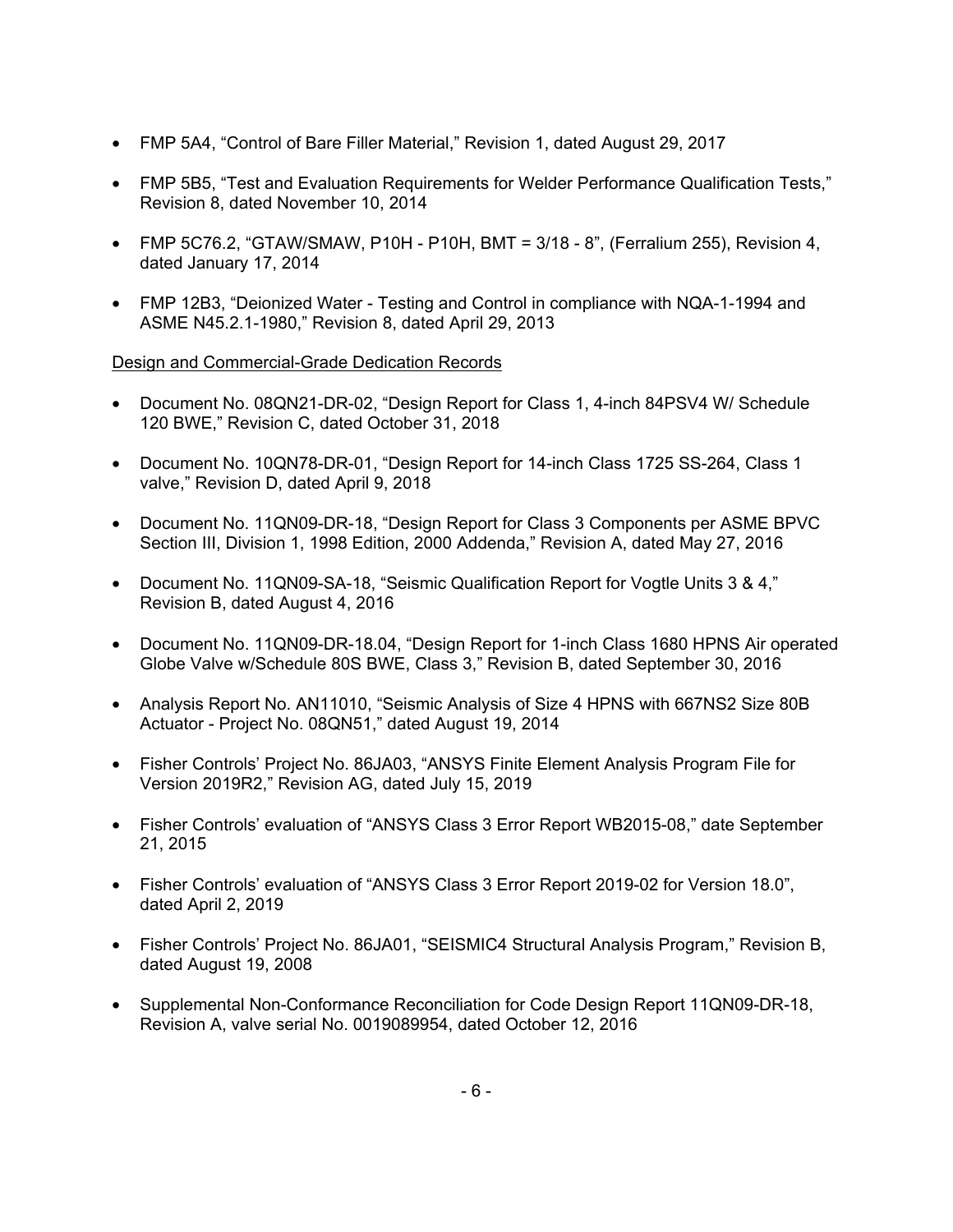- Order Review file for Project No. 1345483, valve tag No. SW-TV-201B, dated October 31, 2018
- Order Review file for Project No. 3262079/ CSP-0536883, valve tag No. MCV-227, dated February 15, 2019
- Order Review file for Project No. 1169579, pressurizer spray valves PV63 DS100, dated December 12, 2017
- Design Reconciliation Review form for Project No. 3262079, for a body wafer, dated March 22, 2019
- Drawing No. GH01481, "1-inch socket globe valve EZ-657NS," Revision D, dated February 26, 2019
- Drawing No. GH01482, "2-inch flanged globe valve EZ-657NS," Revision D, dated February 26, 2019
- Technical Evaluation TE\_MAT, "Material Testing Services," Revision A, dated February 10, 2016
- Technical Evaluation TE\_CAL, "Calibration of Measuring & Test Equipment," Revision D, dated September 4, 2018
- Thermodyne Test Report No. 4F-3-1-2, Revision 0, dated February 15, 1995
- Fisher Qualification Report No. 82, "546NS Qualification Report," Revision A, dated August 24, 2006
- 19QN66-TC-1, Revision A, dated August 7, 2019 (Electronic correspondence from Turkey Point Nuclear Generating Station)
- 19QP008, dated August 7, 2019 (10 CFR Part 21 Evaluation)
- Radiation Test Set-Up drawing No. 4F-3-1-100, Revision 0, dated November 4, 1994
- Thermal Aging Test Set-Up drawing No. 4F-3-1-200, Revision 0, dated November 4, 1994
- Seismic Test Set-Up drawing No. 4F-3-1-300, Revision 0, dated November 4, 1994
- Environmental Qualification Test Drawing No. 4F-3-1-400, Revision 1, December 12, 1994

# American Society of Mechanical Engineers (ASME) Boiler & Pressure Vessel (B&PV) Code and Welding Records

• ASME NPV-1 Code Data Report for 1-inch HPNS globe valve tag No. APP-PV14-Z0D-118, dated November 2, 2016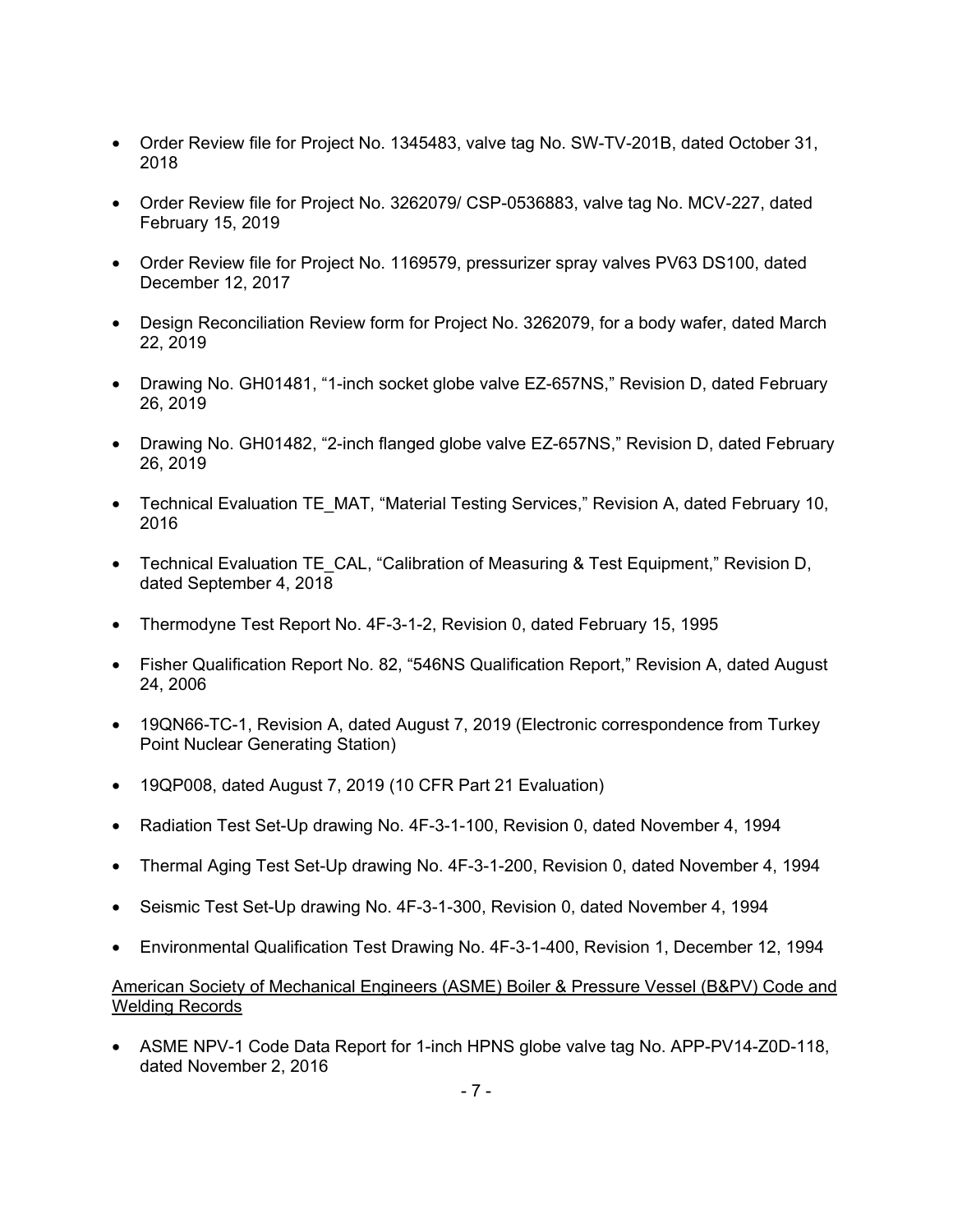- ASME NPV-1 code data report for 10-inch Type 9200 valve serial No. F002031632, dated March 20, 2019
- ASME NPV-1 code data report for 16-inch A11 valve serial No. F001763919, dated September 16, 2019
- ASME NPV-1 code data report for EZ 2-inch valve serial No. F002087978, dated August 6, 2019
- ASME NPV-1 Code Data report for 8-inch A11 Class 3 valve serial No. F002097893, dated July 25, 2019
- Weld Procedure Specification (WPS) FWPS Alloy 6B.P8-TN-J1, "Fabrication; R30016/R30006 to P-No; GTAW, No PWHT," Revision B
- WPS 5CP1.1G1.2TSNI, "GTAW-SMAW, P1-P1G1&2, BMT=5/8"-8 w/PED," Revision 1, dated March 11, 2013
- Procedure Qualification Record (PQR) 78-2010, "S31603 to R30016, GTAW, 1", BMT, No PWHT," Revision C
- PQR-01-2009 for WPS FWPS Alloy 6B.p8-TN-J1, Revision 1, dated February 6, 2009

## Calibration, Non-Destructive Testing, and Test Records

- Certificate of Calibration for a Rockwell hardness tester, serial No. G17976#1, calibrated on May 21, 2019
- Certificate of Calibration for a digital pressure gage, serial No. 2715073, calibrated on June 26, 2019
- Certificate of Calibration for a vacuum pressure gage, serial No. 3189170, calibrated on October 18, 2019
- Certificate of Calibration for a vacuum pressure gage, serial No. 3762409, calibrated on October 18, 2019
- Certificate of Calibration for a pressure monitor, serial No. 4036358, calibrated on September 24, 2019
- Certificate of Calibration for the nuclear furnace's temperature monitors, calibrated on August 21, 2019
- Certified Material Test Report (CMTR) for a round bar for Stem AB002075, heat No. 552N, lot No. W03909-01, dated May 24, 2019
- CMTR for ½ inch studs AB002005, heat No. 100791206, lot 50576083, dated May 21, 2019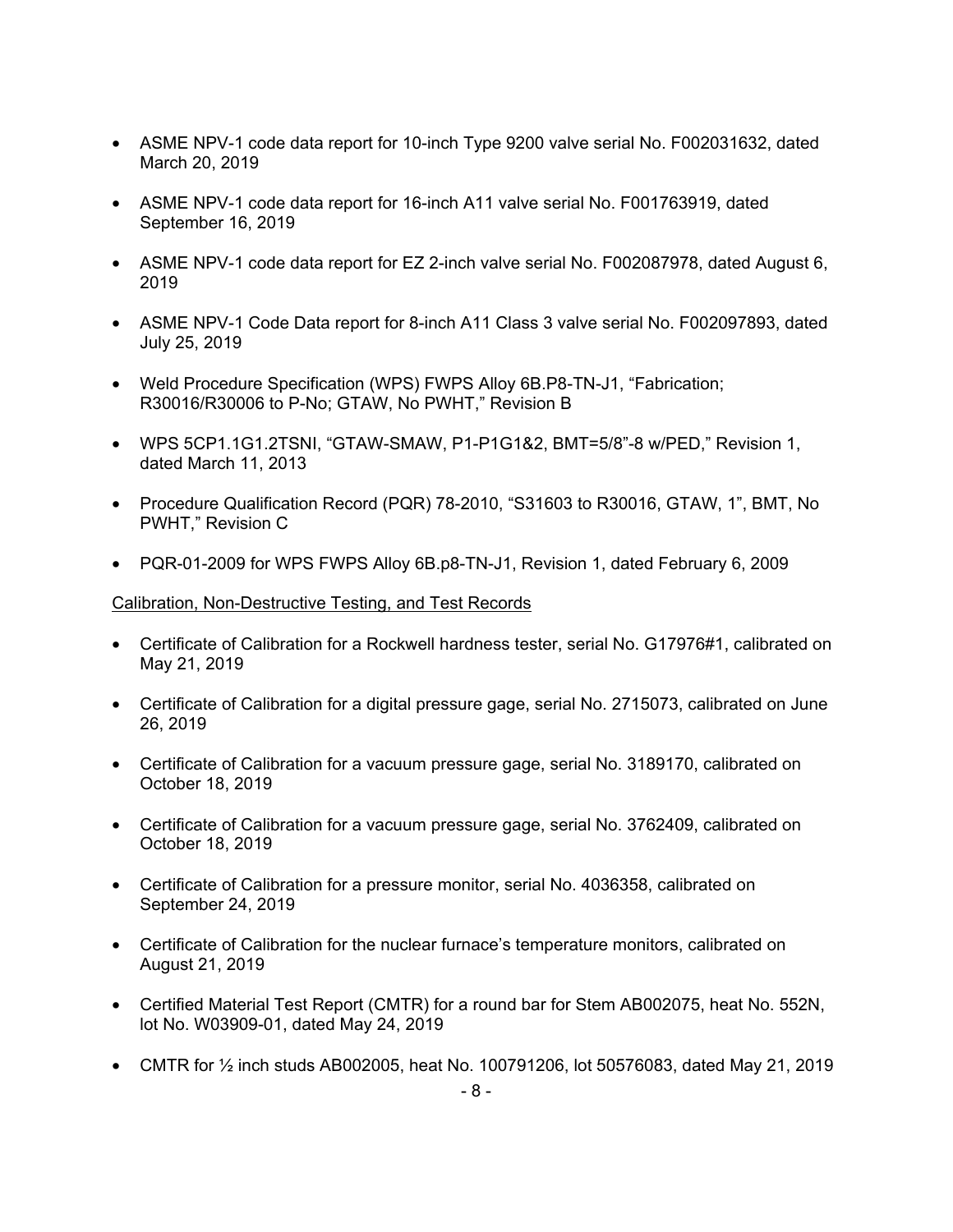- CMTR for nuts, heat No. 50575824, lot No. 10567390, dated May 20, 2019
- CMTR for valve bonnets, heat treatment dated July 19, 2019
- Liquid Penetrant Testing (PT) Examination Reports of the plug/stem weld, all accessible finished machined surfaces, and the plug/stem fabrication weld of a plug/stem assembly, Part No. GE45480X052, material SA479/R30016, inspection performed on July 1, 2015
- PT Examination Report of all accessible machined surfaces of a plug block, Part No. GE45479X052, material R30016, inspection performed on January 20, 2015
- PT Examination Report of all accessible machined surfaces of a stem, Part No. GE45472X092, material SA479, inspection performed on September 25, 2014
- PT Examination Report No. PT00003883 of all accessible machined surfaces of wafer body, Part No. V163586X032, inspection performed on July 19, 2019
- PT Examination Report No. PT00003882 of the stop to body fabrication weld of a wafer body, Part No. V163586X032, inspection performed on July 19, 2019
- Assembly Test Report (ATR) for 1-inch HPNS Globe Valve tag No. APP-PV14-Z0D-118 dated September 2, 2016
- ATR for valve serial No. F002031632, dated March 14, 2019
- ATR for valve serial No. F00208798, dated August 5, 2019
- September 2019 Water Analysis Report No. 4780093211 for demineralized water for NV2 500 Ton Hydro, dated September 17, 2019
- Fisher Controls' FMP2H1 Form, "Nuclear Hydrostatic Calibration Record," dated September 3, 2019
- Certificate of Compliance (CoC) for Point Beach Nuclear Plant, dated February 14, 2002
- CoC for Comanche Peak Nuclear Power Plant, dated June 8, 2016
- CoC for Nine Mile Point Nuclear Station, dated August 1, 2014
- CoC for Indian Point Nuclear Generating Unit 3, dated December 6, 2004

## Purchase Orders, Audit Reports, and Commercial-Grade Surveys

- Fisher Controls' Nuclear Approved Suppliers List
- Purchase Order (PO) No. 4780235171 for calibration of torque wrenches and torque multipliers, Revision 0, dated November 4, 2019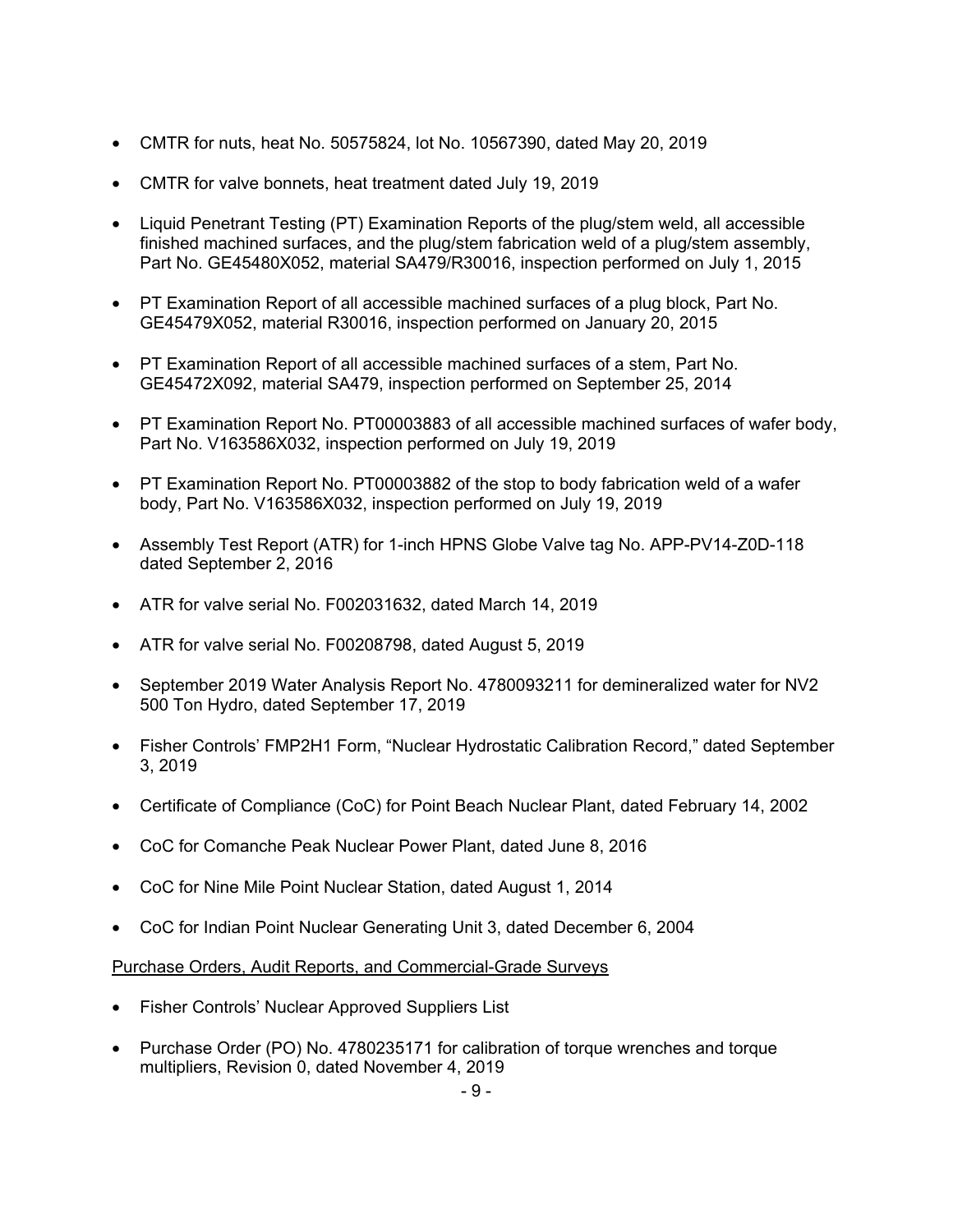- PO No. 4870171999 for calibration of hardness testers, Revision 0, dated June 10, 2019
- PO No. 4780184507 for a diaphragm, Revision 3, dated August 26, 2019
- PO No. 4123831495 for a bonnet, Revision 8, dated December 20, 2018
- PO No. 4780047083 for a seal protector ring, Revision 2, dated December 5, 2018
- PO No. 4780150759 for a disc, Revision 2, dated May 1, 2019
- PO No. 4123601413, for Class 1E position indicator switch, dated March 8, 2016
- PO No. 4780215025 for calibration services, Revision 0, dated September 18, 2019
- PO No. 4780202087 for calibration services, Revision 0, dated August 19, 2019
- PO No. 4780211642, for Carbo-Zinc 11SG paint, dated September 10, 2019
- PO No. 4500407119 from Wisconsin Energies Point Beach Nuclear
- PO No. 02170726 from North Atlantic Energy Seabrook, dated February 6, 2002
- PO No. 337849 from Luminant, dated April 4, 2016
- PO No. S 0569472 6D2 from Luminant, dated March 12, 2008
- PO No. 4125065938 from Nine Mile Point Nuclear Station, dated June 14, 2013
- PO No. 4500530127 from Entergy Nuclear Operations, dated September 3, 2004
- Audit Report for supplier No. 150020278, audit conducted on December 6 7, 2016
- Audit Report for supplier No. 150080767, audit conducted on March 23 29, 2019
- Audit Report for supplier No.150000110, audit conducted on February 21 22, 2017
- Audit Report for supplier No. 150011948, audit conducted on March 6, 2019
- Audit Report of a switch supplier, dated November 13, 2018
- Audit Report of a paint supplier, dated October 16, 2019
- Commercial-Grade Survey report for supplier No. 150024620, survey conducted on March 29, 2019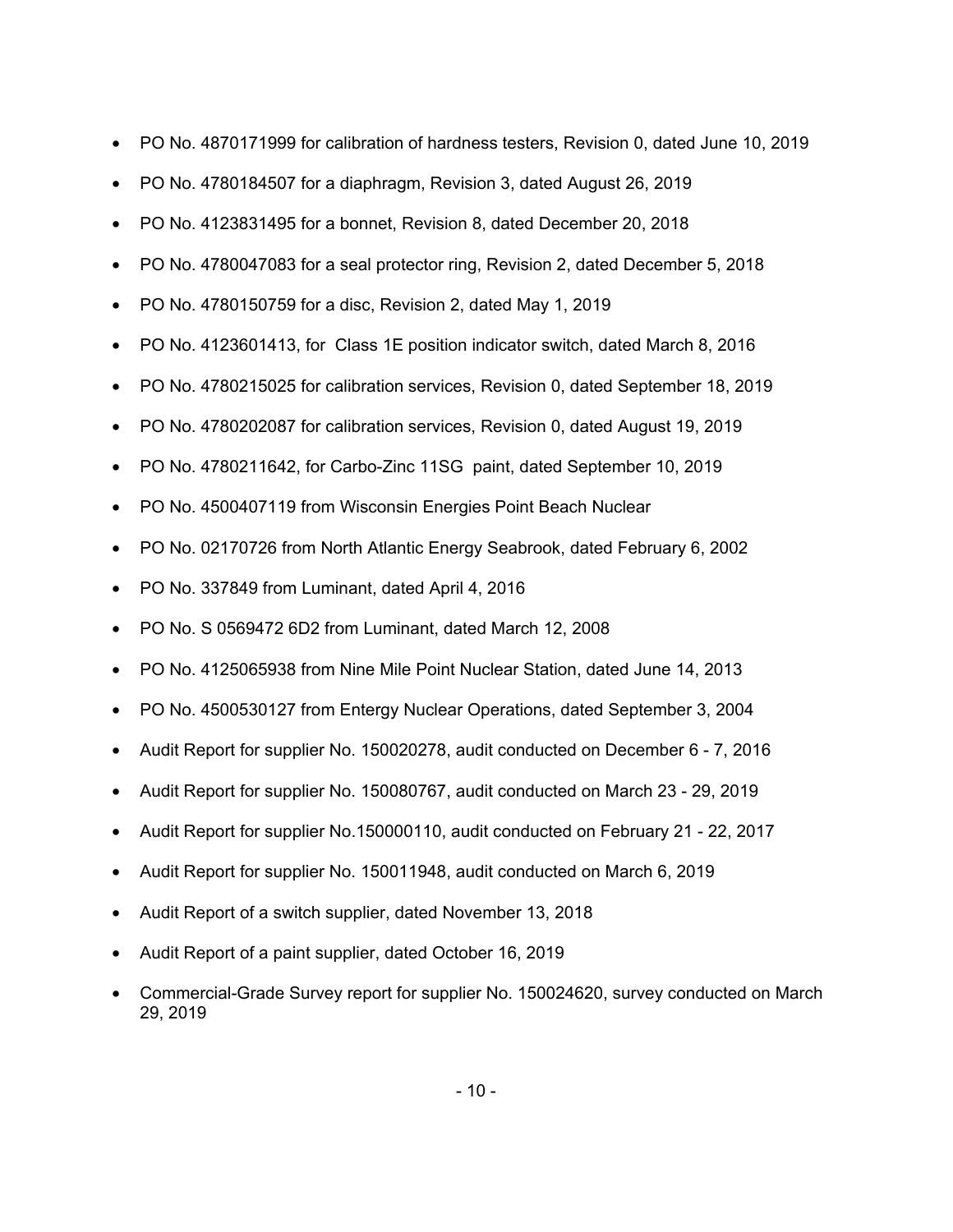- Commercial-Grade Survey report for supplier No. 150017931, survey conducted on January 18, 2018
- Commercial-grade survey of a commercial water test analysis service supplier, dated April 4, 2019
- Specification No. CSP-QR003, "Nuclear Quality Program Restriction," Revision 5, dated September 30, 2018
- Specification No. CSP-QR004, "Nuclear Quality Program Restriction," Revision 10, dated November 7, 2018
- Specification No. CSP-QR038, "Nuclear Quality Program Restriction," Revision 5, dated July 31, 2018
- Specification No. CSP-QR047, "Nuclear Quality Program Restriction," Revision 3, dated February 28, 2019
- Specification No. CSP-QR057, "Nuclear Quality Program Restriction," Revision 4, dated November 9, 2018
- Specification No. CSP-QR096, "Nuclear Quality Program Restriction," Revision 3, dated September 12, 2018
- Specification No. CSP-QR105, "Nuclear Quality Program Restriction," Revision 5, dated July 19, 2019
- Specification No. CSP-QR112, "Nuclear Quality Program Restriction," Revision 3, dated September 12, 2018
- Supplier Checklist Accreditation Evaluation Calibration Services for supplier No. 150081133, dated January 15, 2019

## Nonconformance Reports

- 178530, 179520, 179529, 179533, 179537, 186735, 243067, 254486, 255803, 256697, 267502, 270316, 270345, 272918, 273101, 276225, 280065, 280587, and 284934 Corrective Action Reports
- 1697, 1727, 1744, 1745, 1752, 1817, 1831, 1845, 1846, 1847, 1848, 1851, 1854, 1855, 1860, 1870, 1823, 1826, and 1885

Corrective Action Report Opened During the NRC Inspection

• 1893 and 1894